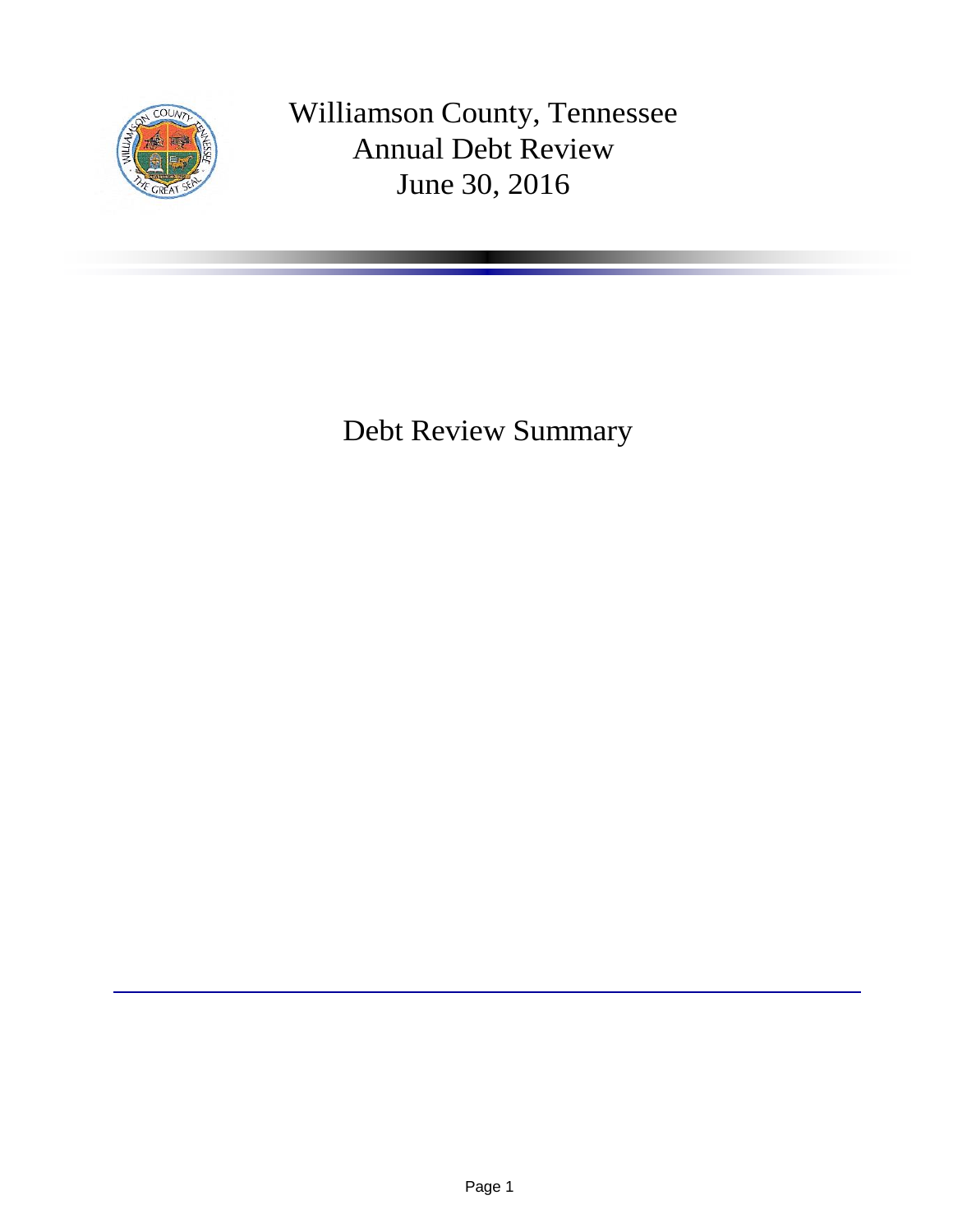## **WILLIAMSON COUNTY, TENNESSEE DEBT STATEMENT**

### **(As of June 30, 2016)**

| Debt Issued by the County                         | Outstanding<br><b>Amount</b><br>As of 06/30/16 |       | Outstanding<br><b>Amount</b><br>As of 06/30/15 |        |
|---------------------------------------------------|------------------------------------------------|-------|------------------------------------------------|--------|
|                                                   |                                                |       |                                                |        |
| <b>Education Bonds and Notes:</b>                 |                                                |       |                                                |        |
| <b>General School Bonds</b>                       | \$167,511,000                                  |       | \$173,231,000                                  |        |
| Rural School (County District) Bonds              | \$228,780,000                                  |       | \$226,400,000                                  |        |
| <b>Education Bonds and Notes Total</b>            | \$396,291,000                                  | 70.7% | \$399,631,000                                  | 70.4%  |
| <b>Public Works Bonds and Notes:</b>              |                                                |       |                                                |        |
| <b>Public Works Bonds</b>                         | \$117,608,000                                  |       | \$118,749,000                                  |        |
| <b>Public Works Bonds and Notes Total</b>         | \$117,608,000                                  | 21.0% | \$118,749,000                                  | 20.9%  |
| <b>Other Self-Supporting/Enterprise Debt:</b>     |                                                |       |                                                |        |
| <b>Hospital Bonds</b>                             | \$42,735,000                                   |       | \$45,315,000                                   |        |
| <b>City/County Partnerships</b>                   | \$3,641,000                                    |       | \$4,055,000                                    |        |
| <b>Other Self-Supporting/Enterprise Debt</b>      | \$46,376,000                                   | 8.3%  | \$49,370,000                                   | 8.7%   |
|                                                   |                                                |       |                                                |        |
| <b>Direct Debt of County</b>                      | \$560,275,000 100.0%                           |       | \$567,750,000                                  | 100.0% |
| <b>Less Other Self-Supporting/Enterprise Debt</b> | \$46,376,000                                   |       | \$49,370,000                                   |        |
| <b>Net Direct Debt of the County</b>              | \$513,899,000                                  |       | \$518,380,000                                  |        |
| <b>Estimated Appraised Property Value</b>         | \$32,548,436,035                               |       | \$32,051,970,348                               |        |
| <b>Direct Net Debt/Property Ratio %</b>           | 1.58%                                          |       | 1.62%                                          |        |

### **Direct Debt of County**

Paydown Schedule

|                               | Amount        | % of Total |
|-------------------------------|---------------|------------|
| Bonds Retired within 5 Years  | \$211,705,000 | 37.8%      |
| Bonds Retired within 10 Years | \$382,490,000 | i8 3%      |
| Bonds Retired within 15 Years | \$500,035,000 |            |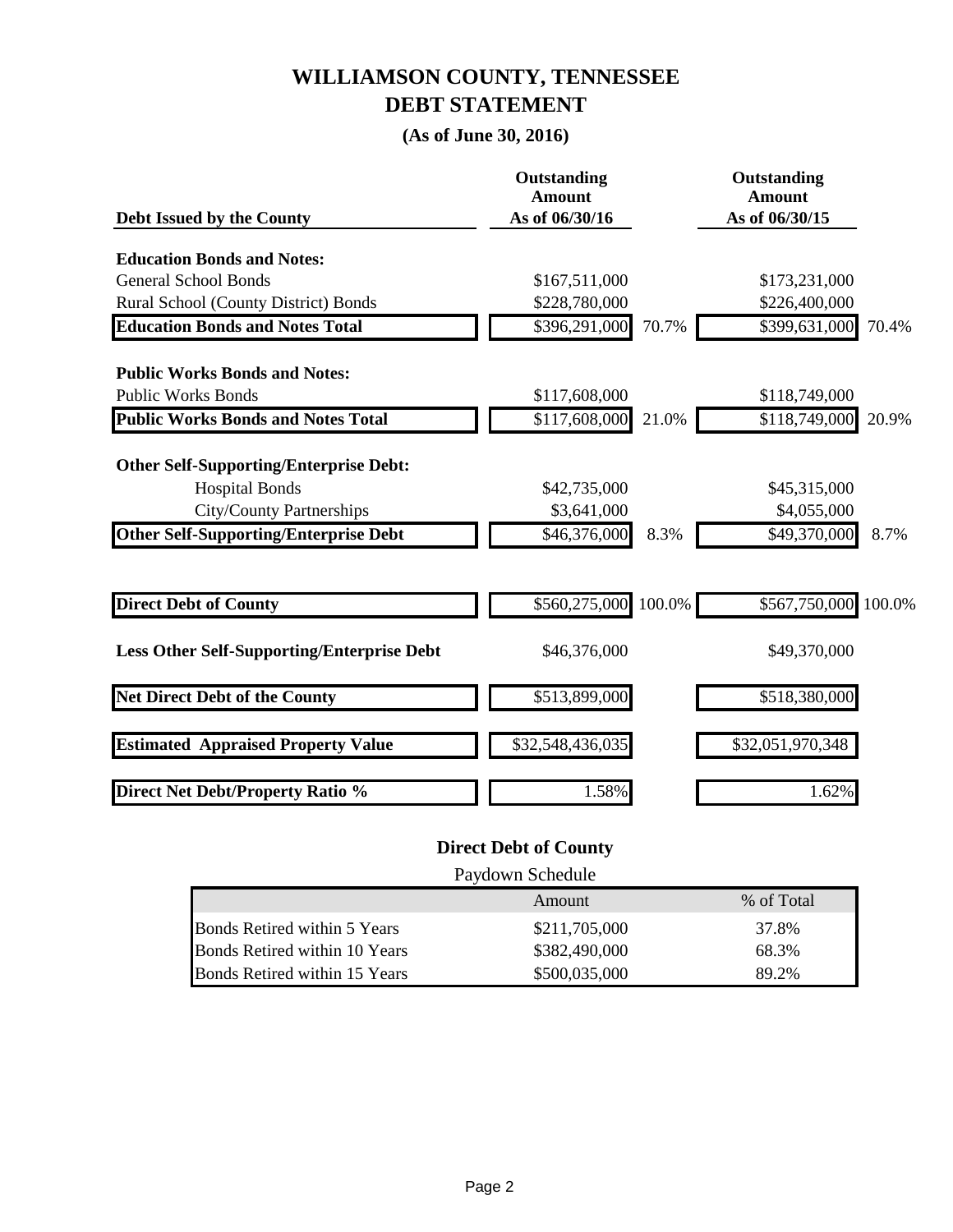#### **DEBT STATEMENT**

**(As of June 30, 2016)**

**Average**

|                                                           |               | Final           | Life    |
|-----------------------------------------------------------|---------------|-----------------|---------|
| <b>Total School Bonds and Notes</b>                       | <b>Amount</b> | <b>Maturity</b> | (Years) |
| <b>Total School Bonds</b>                                 |               |                 |         |
| 2004 General Obligation Refunding Bonds (School Portion)  | 295,000       | 2018            | 1.261   |
| 2006 General Obligation Refunding Bonds (School Portion)  | 90,000        | 2022            | 3.364   |
| 2007 General Obligation Bonds (School Portion)            | 85,000        | 2017            | 0.753   |
| 2008 General Obligation Bonds (School Portion)            | 1,170,000     | 2019            | 1.853   |
| 2009A General Obligation Bonds (School Portion)           | 1,645,000     | 2020            | 2.285   |
| 2009B General Obligation School Bonds (Taxable BABs)      | 23,600,000    | 2034            | 10.514  |
| 2010 General Obligation Refunding Bonds (School Portion)  | 16,015,000    | 2026            | 4.517   |
| 2010 General Obligation School Bonds (Taxable BABs)       | 16,750,000    | 2030            | 7.943   |
| 2010A General Obligation Refunding Bonds (School Portion) | 940,000       | 2019            | 1.568   |
| 2012 General Obligation Refunding Bonds, Series 2012B     | 14,706,000    | 2025            | 3.519   |
| 2013 General Obligation Bonds (School Portion)            | 24,505,000    | 2034            | 10.469  |
| 2014 General Obligation Bonds (School Portion)            | 18,935,000    | 2034            | 10.027  |
| 2015A General Obligation School Bonds                     | 18,670,000    | 2035            | 10.774  |
| 2015B General Obligation Bonds (School Portion)           | 6,975,000     | 2030            | 7.940   |
| 2016 General Obligation Refunding Bonds (School Portion)  | 12,435,000    | 2021            | 2.839   |
| 2016A General Obligation Refunding Bonds (School Portion) | 10,695,000    | 2029            | 8.236   |
| <b>Total School Bonds</b>                                 | \$167,511,000 |                 |         |
|                                                           |               |                 |         |
|                                                           |               |                 |         |
| <b>Total Rural School Bonds</b>                           |               |                 |         |
| 2004 Rural School Refunding Bonds                         | 2,795,000     | 2018            | 1.266   |
| 2007 County District School Bonds                         | 1,535,000     | 2017            | 0.753   |
| 2008 County District School Bonds                         | 3,320,000     | 2019            | 1.860   |
| 2009A County District School Bonds                        | 5,610,000     | 2029            | 4.175   |
| 2009B County District School Bonds (Taxable BABs)         | 37,900,000    | 2034            | 11.255  |
| 2010 County District School Refunding Bonds               | 33,370,000    | 2026            | 4.622   |
| 2010 County District School Bonds (Taxable BABs)          | 17,000,000    | 2030            | 8.775   |
| 2010A County District School Refunding Bonds              | 5,830,000     | 2019            | 1.687   |
| 2012 County District School Refunding Bonds               | 9,620,000     | 2025            | 4.403   |
| 2013 County District School Bonds                         | 17,800,000    | 2034            | 10.761  |
| 2014A County District School Bonds                        | 20,100,000    | 2034            | 9.831   |
| 2014B County District School Refunding Bonds              | 17,500,000    | 2027            | 6.461   |
| 2015A County District School Bonds                        | 13,620,000    | 2035            | 10.964  |
| 2015B County District School Bonds                        | 5,000,000     | 2025            | 4.884   |
| 2016A County District School Refunding Bonds              | 23,355,000    | 2029            | 8.578   |
| 2016B County District School Bonds                        | 14,425,000    | 2036            | 11.662  |
| <b>Total Rural School Bonds</b>                           | \$228,780,000 |                 |         |
|                                                           |               |                 |         |
|                                                           |               |                 |         |
| <b>Total School Bonds and Notes</b>                       | \$396,291,000 |                 |         |
|                                                           |               |                 |         |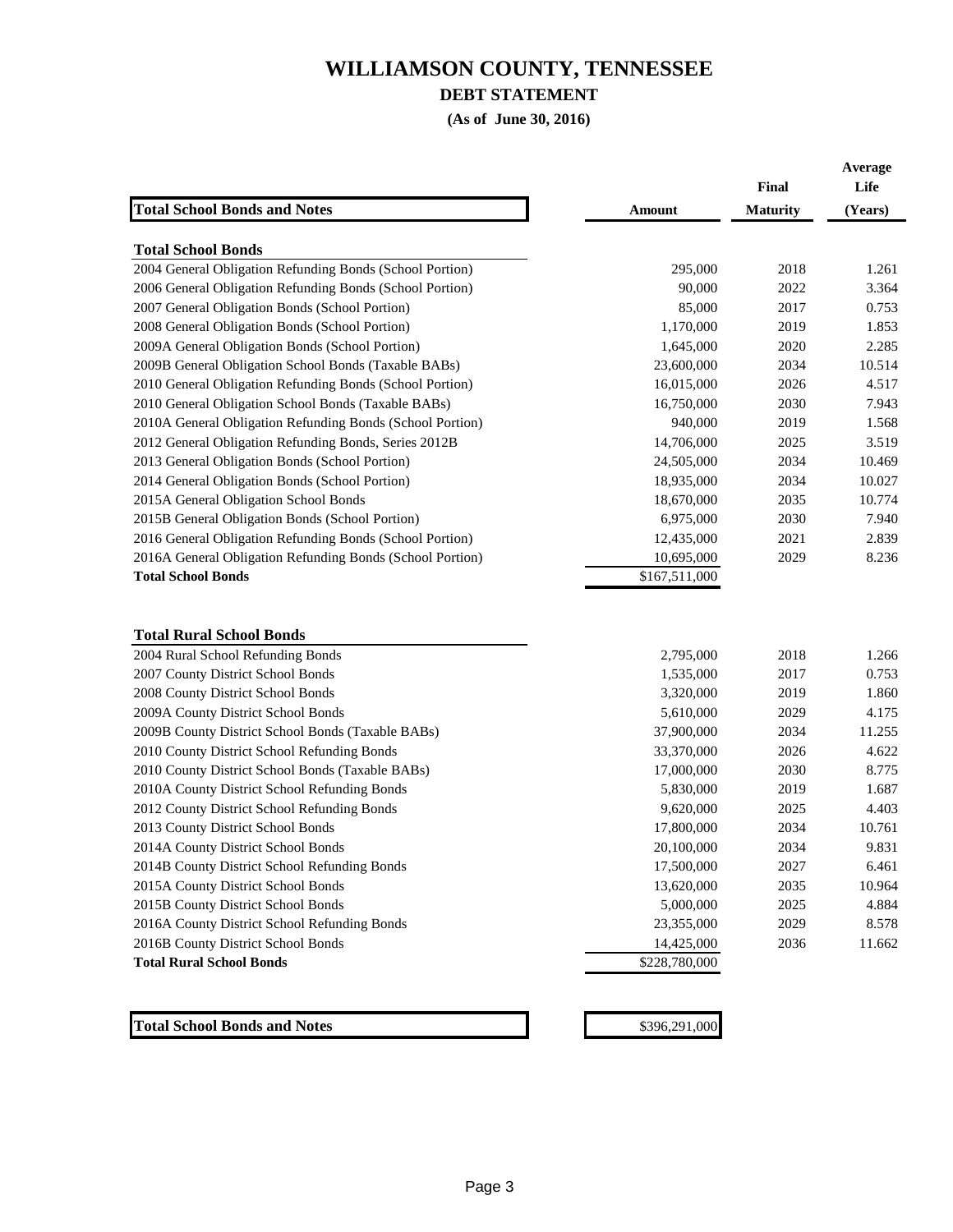|                                                                |               | Final           | Average<br>Life |
|----------------------------------------------------------------|---------------|-----------------|-----------------|
| <b>Total Public Works Bonds and Notes</b>                      | Amount        | <b>Maturity</b> | (Years)         |
| <b>Total Public Works Bonds</b>                                |               |                 |                 |
| 2004 General Obligation Refunding Bonds (Public Works Portion) | 1,105,000     | 2018            | 1.269           |
| 2006 General Obligation Ref Bonds (Pub Works Portion)          | 2,440,000     | 2022            | 3.378           |
| 2006 General Obligation Ref Bonds (Landfill Portion)           | 280,000       | 2022            | 3.342           |
| 2006 General Obligation Ref Bonds (Hosp Project Portion)       | 8,145,000     | 2022            | 3.377           |
| 2008 General Obligation Bonds (Pub Works Portion)              | 570,000       | 2019            | 1.871           |
| 2009A General Obligation Bonds (Pub Works Portion)             | 3,505,000     | 2020            | 2.288           |
| 2010 General Obligation Refunding Bonds (Pub Works Portion)    | 9,620,000     | 2026            | 5.465           |
| 2010 General Obligation Refunding Bonds (Landfill Portion)     | 930,000       | 2026            | 5.645           |
| 2010 General Obligation Refunding Bonds (Sewer Portion)        | 745,000       | 2023            | 3.907           |
| 2010A General Obligation Refunding Bonds                       | 6,545,000     | 2019            | 1.430           |
| 2012B General Obligation Refunding Bonds                       | 7,262,000     | 2025            | 2.596           |
| 2012B General Obligation Refunding Bonds (Sewer Portion)       | 277,000       | 2025            | 8.175           |
| 2013 General Obligation Bonds                                  | 29,405,000    | 2034            | 10.461          |
| 2014 General Obligation Bonds                                  | 13,105,000    | 2034            | 10.060          |
| 2015B General Obligation Bonds (Public Works Portion)          | 12,040,000    | 2030            | 7.938           |
| 2016 General Obligation Refunding Bonds (Public Works Portion) | 8,875,000     | 2021            | 2.838           |
| 2016A General Obligation Refunding Bonds, Series 2016A         | 12,759,000    | 2029            | 8.776           |
| <b>Total Public Works Bonds Total</b>                          | \$117,608,000 |                 |                 |
| <b>Total Public Works Bonds and Notes</b>                      | \$117,608,000 |                 |                 |
|                                                                |               |                 |                 |
| <b>Other Self-Supporting/Enterprise Fund Bonds</b>             |               |                 |                 |
|                                                                |               |                 |                 |
| <b>Other Self-Supporting Bonds - Hospital</b>                  |               |                 |                 |
| 2012A General Obligation Refunding Bonds (Hospital)            | 16,745,000    | 2025            | 4.808           |
| 2013 General Obligation Bonds (Hospital)                       | 25,990,000    | 2034            | 10.465          |
| <b>Total Self-Supporting Bonds - Hospital</b>                  | \$42,735,000  |                 |                 |
| <b>Other Self-Supporting Bonds - City/County Partnerships</b>  |               |                 |                 |
| 2007 General Obligation Bonds (Spg Hill Rec Ctr)               | 60,000        | 2017            | 0.753           |
| 2010 General Obligation Refunding Bonds (Spring Hill Portion)  | 2,830,000     | 2026            | 5.594           |
| 2016A General Obligation Refunding Bonds (Spg Hill Rec Ctr)    | 751,000       | 2027            | 6.640           |
| <b>Total Self-Supporting Bonds - Partnerships</b>              | \$3,641,000   |                 |                 |
| <b>Total Self-Supporting/Enterprise Fund Bonds</b>             | \$46,376,000  |                 |                 |
|                                                                |               |                 |                 |
| <b>TOTAL DIRECT DEBT</b>                                       | \$560,275,000 |                 |                 |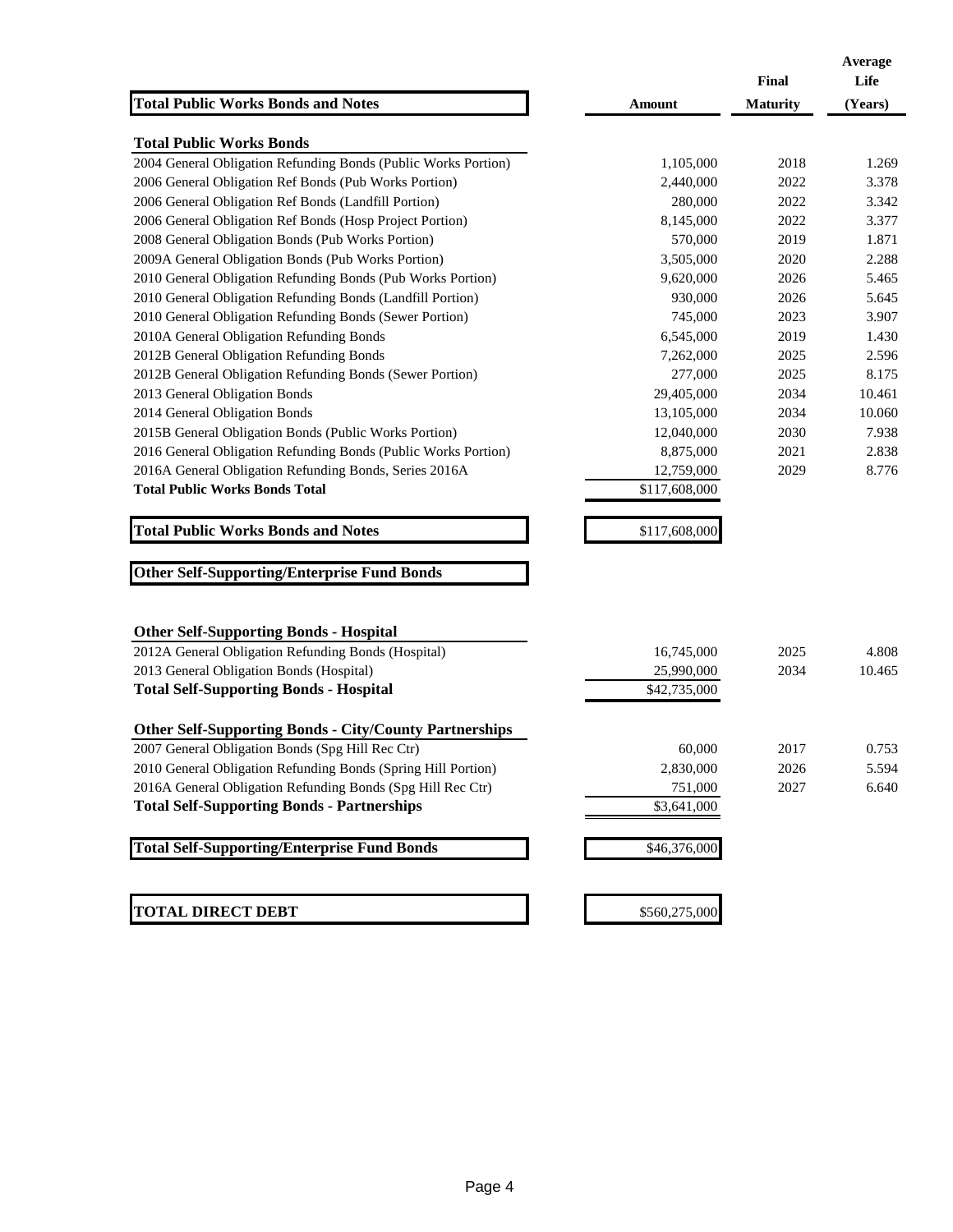# Williamson County, Tennessee Remaining Principal Report (As of June 30, 2016)



*Williamson County, Tennessee*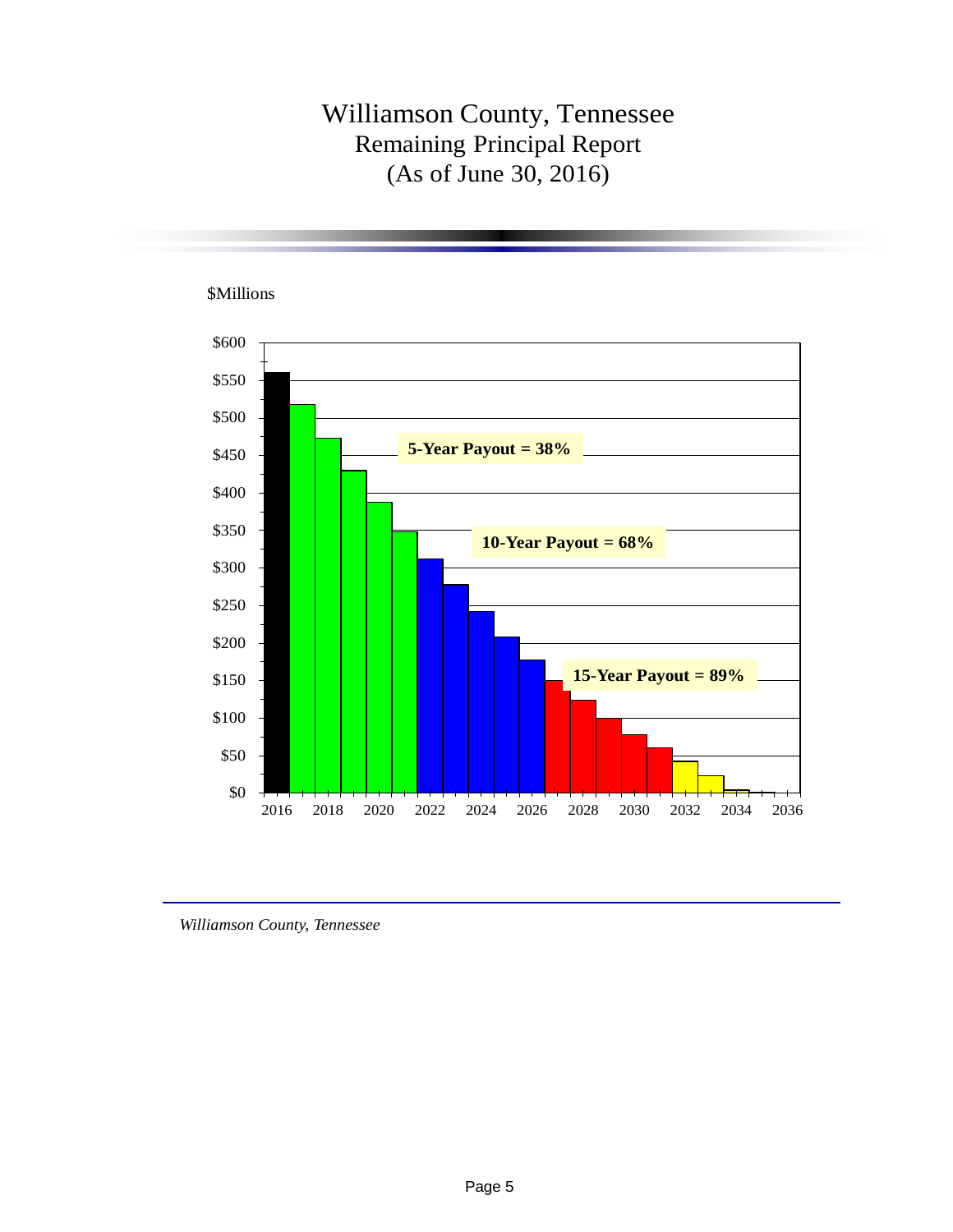## Total Debt Service as of June 30, 2016 (Includes Self-Supporting Hospital Bonds and County-City Partnerships)

### **Aggregate Debt Service**

| Date       | Principal        | Interest         | Subsidy           | Total P+I        |
|------------|------------------|------------------|-------------------|------------------|
| 06/30/2016 |                  |                  |                   |                  |
| 06/30/2017 | 42,770,000.00    | 23,916,264.48    | (1,592,375.74)    | 65,093,888.74    |
| 06/30/2018 | 44,230,000.00    | 22,020,207.50    | (1,570,028.22)    | 64,680,179.28    |
| 06/30/2019 | 43,775,000.00    | 20,119,820.00    | (1,536,301.36)    | 62,358,518.64    |
| 06/30/2020 | 41,690,000.00    | 18,251,095.00    | (1,492,297.60)    | 58,448,797.40    |
| 06/30/2021 | 39,240,000.00    | 16,477,870.00    | (1,441,022.60)    | 54,276,847.40    |
| 06/30/2022 | 36,330,000.00    | 14,694,595.00    | (1,368,773.84)    | 49,655,821.16    |
| 06/30/2023 | 34,720,000.00    | 13,031,985.00    | (1, 283, 457.84)  | 46,468,527.16    |
| 06/30/2024 | 35,390,000.00    | 11,439,585.00    | (1, 194, 172.84)  | 45,635,412.16    |
| 06/30/2025 | 34,005,000.00    | 9,932,135.00     | (1,100,399.10)    | 42,836,735.90    |
| 06/30/2026 | 30,340,000.00    | 8,580,452.50     | (1,000,869.60)    | 37,919,582.90    |
| 06/30/2027 | 27,680,000.00    | 7,273,467.50     | (891, 232.98)     | 34,062,234.52    |
| 06/30/2028 | 26,230,000.00    | 6,122,700.00     | (774, 261.24)     | 31,578,438.76    |
| 06/30/2029 | 24,455,000.00    | 5,052,262.50     | (650, 702.48)     | 28,856,560.02    |
| 06/30/2030 | 21,785,000.00    | 4,093,737.50     | (519,706.24)      | 25,359,031.26    |
| 06/30/2031 | 17,395,000.00    | 3,194,325.00     | (381,771.24)      | 20, 207, 553. 76 |
| 06/30/2032 | 17,995,000.00    | 2,480,825.00     | (291, 611.24)     | 20, 184, 213. 76 |
| 06/30/2033 | 18,690,000.00    | 1,733,075.00     | (198, 231.24)     | 20,224,843.76    |
| 06/30/2034 | 19,355,000.00    | 949,587.50       | (100, 625.00)     | 20,203,962.50    |
| 06/30/2035 | 3,225,000.00     | 137,400.00       |                   | 3,362,400.00     |
| 06/30/2036 | 975,000.00       | 29,250.00        |                   | 1,004,250.00     |
| Total      | \$560,275,000.00 | \$189,530,639.48 | (17, 387, 840.40) | \$732,417,799.08 |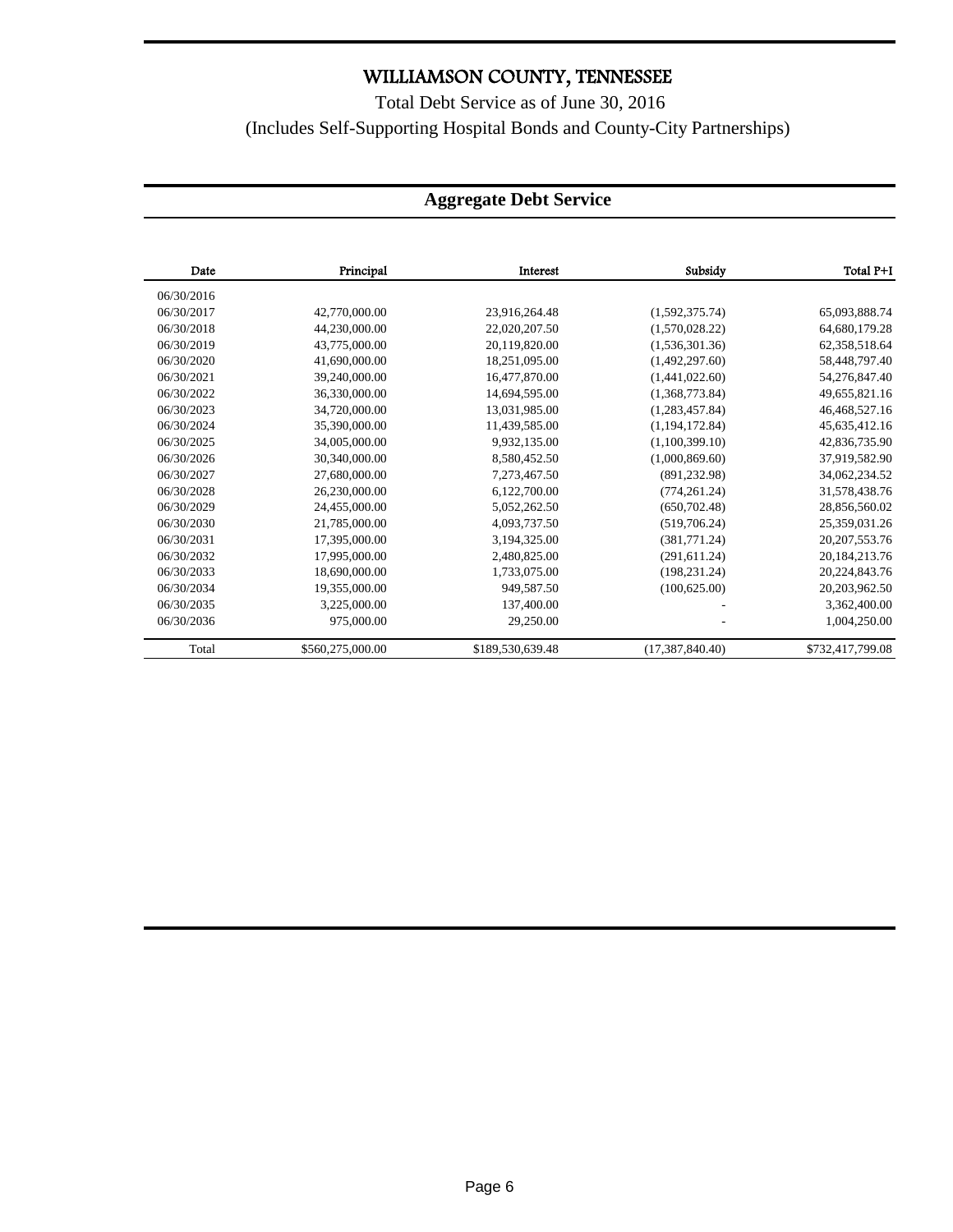# Williamson County, Tennessee Annual Principal and Interest Payments (As of June 30, 2016)



*Williamson County, Tennessee*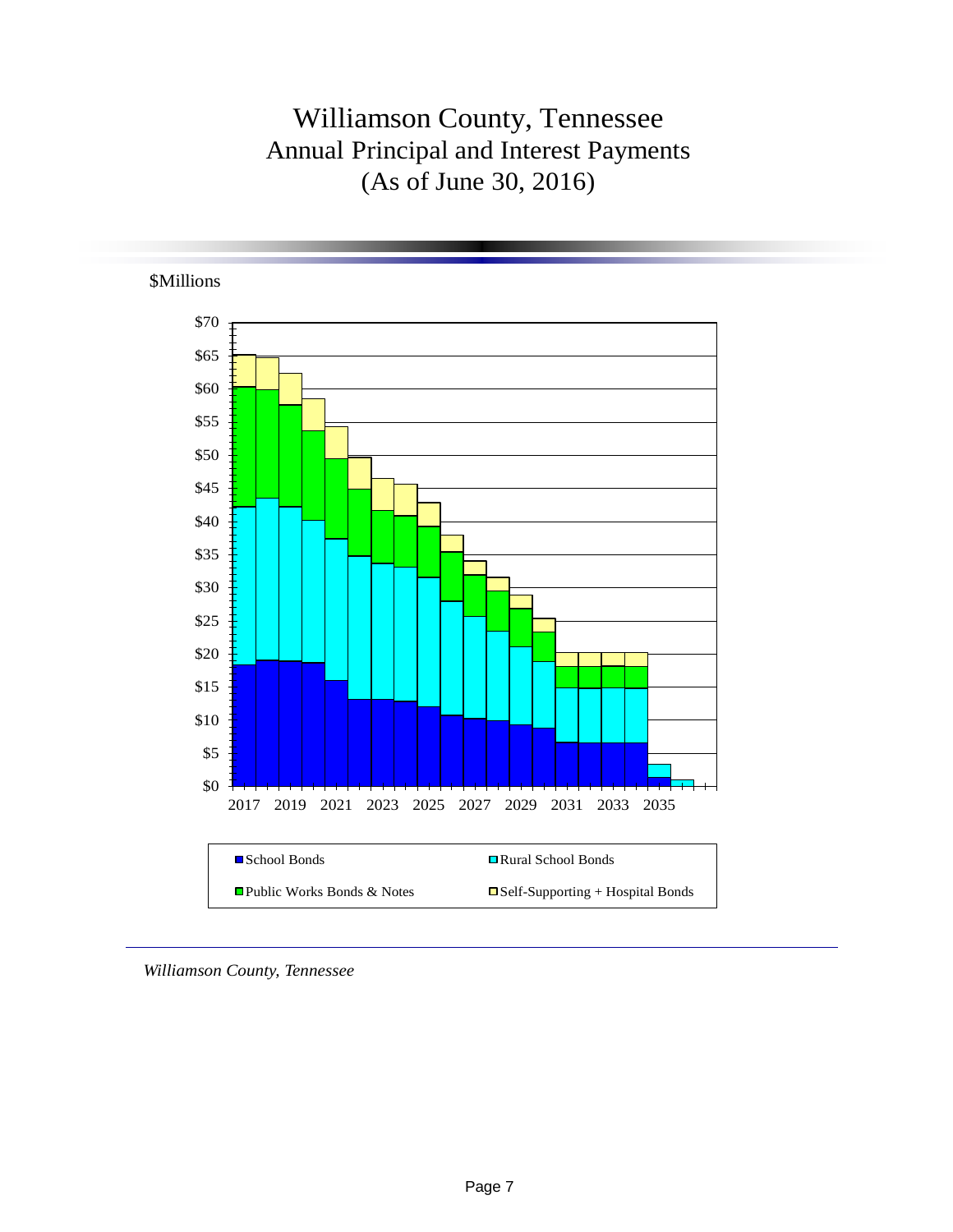# Williamson County, Tennessee Annual Principal and Interest Payments (As of June 30, 2016)



*Williamson County, Tennessee*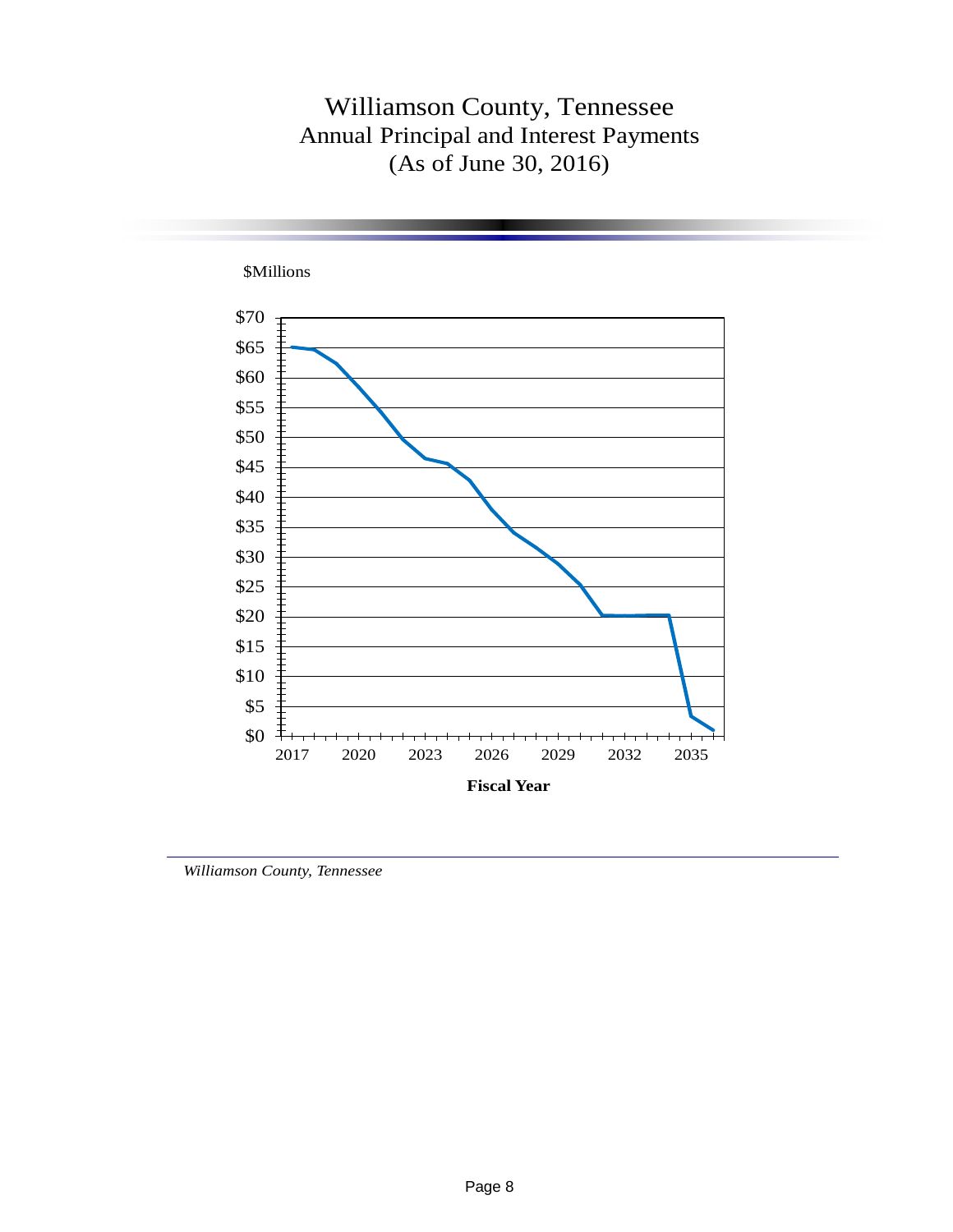Total Net Debt Service as of June 30, 2016 (Excludes Self-Supporting Hospital Bonds and County-City Partnerships)

#### **Aggregate Debt Service**

| Date       | Principal        | Interest         | Subsidy           | Total P+I        |
|------------|------------------|------------------|-------------------|------------------|
| 06/30/2016 |                  |                  |                   |                  |
| 06/30/2017 | 39,815,000.00    | 22,086,312.27    | (1,592,375.74)    | 60,308,936.53    |
| 06/30/2018 | 41,139,000.00    | 20,316,362.50    | (1,570,028.22)    | 59,885,334.28    |
| 06/30/2019 | 40,555,000.00    | 18,548,545.00    | (1,536,301.36)    | 57, 567, 243. 64 |
| 06/30/2020 | 38,340,000.00    | 16,817,545.00    | (1,492,297.60)    | 53,665,247.40    |
| 06/30/2021 | 35,745,000.00    | 15, 172, 220.00  | (1,441,022.60)    | 49,476,197.40    |
| 06/30/2022 | 32,665,000.00    | 13,542,445.00    | (1,368,773.84)    | 44,838,671.16    |
| 06/30/2023 | 30,880,000.00    | 12,042,235.00    | (1,283,457.84)    | 41,638,777.16    |
| 06/30/2024 | 31,470,000.00    | 10,576,435.00    | (1, 194, 172.84)  | 40,852,262.16    |
| 06/30/2025 | 31.120.000.00    | 9.188.810.00     | (1.100.399.10)    | 39,208,410.90    |
| 06/30/2026 | 28,450,000.00    | 7,937,952.50     | (1,000,869.60)    | 35,387,082.90    |
| 06/30/2027 | 26,075,000.00    | 6,710,867.50     | (891, 232.98)     | 31,894,634.52    |
| 06/30/2028 | 24,650,000.00    | 5,624,300.00     | (774, 261.24)     | 29,500,038.76    |
| 06/30/2029 | 22,815,000.00    | 4.617.062.50     | (650.702.48)      | 26,781,360.02    |
| 06/30/2030 | 20,080,000.00    | 3,724,137.50     | (519,706.24)      | 23,284,431.26    |
| 06/30/2031 | 15,620,000.00    | 2,892,925.00     | (381,771.24)      | 18, 131, 153. 76 |
| 06/30/2032 | 16,150,000.00    | 2,250,425.00     | (291, 611.24)     | 18,108,813.76    |
| 06/30/2033 | 16,770,000.00    | 1,576,475.00     | (198, 231, 24)    | 18, 148, 243. 76 |
| 06/30/2034 | 17,360,000.00    | 869,787.50       | (100, 625.00)     | 18,129,162.50    |
| 06/30/2035 | 3,225,000.00     | 137,400.00       |                   | 3,362,400.00     |
| 06/30/2036 | 975,000.00       | 29,250.00        |                   | 1,004,250.00     |
| Total      | \$513,899,000.00 | \$174,661,492.27 | (17, 387, 840.40) | \$671,172,651.87 |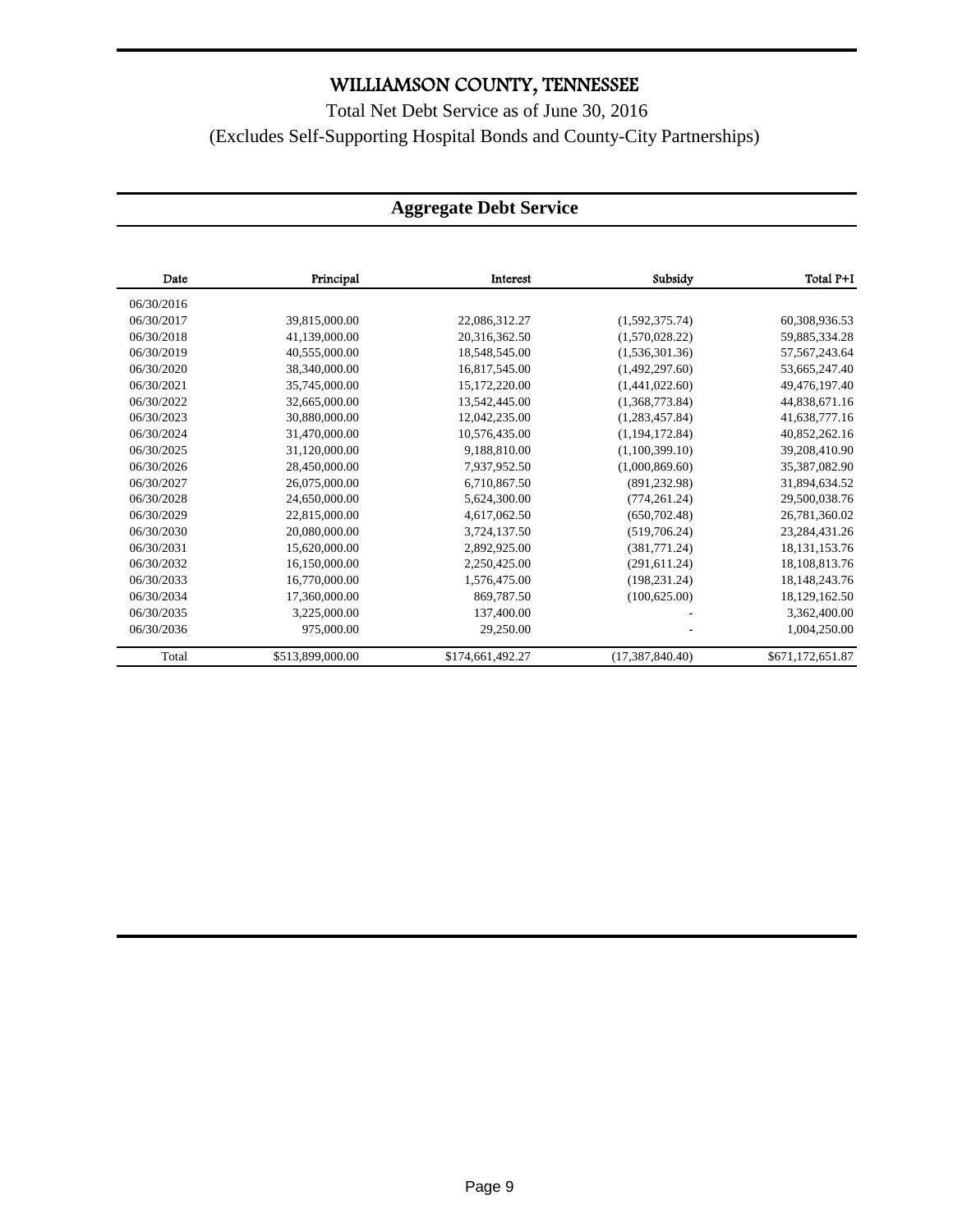# Net Annual Principal and Interest Payments Excluding Self-Supporting Bonds (As of June 30, 2016)



*Williamson County, Tennessee*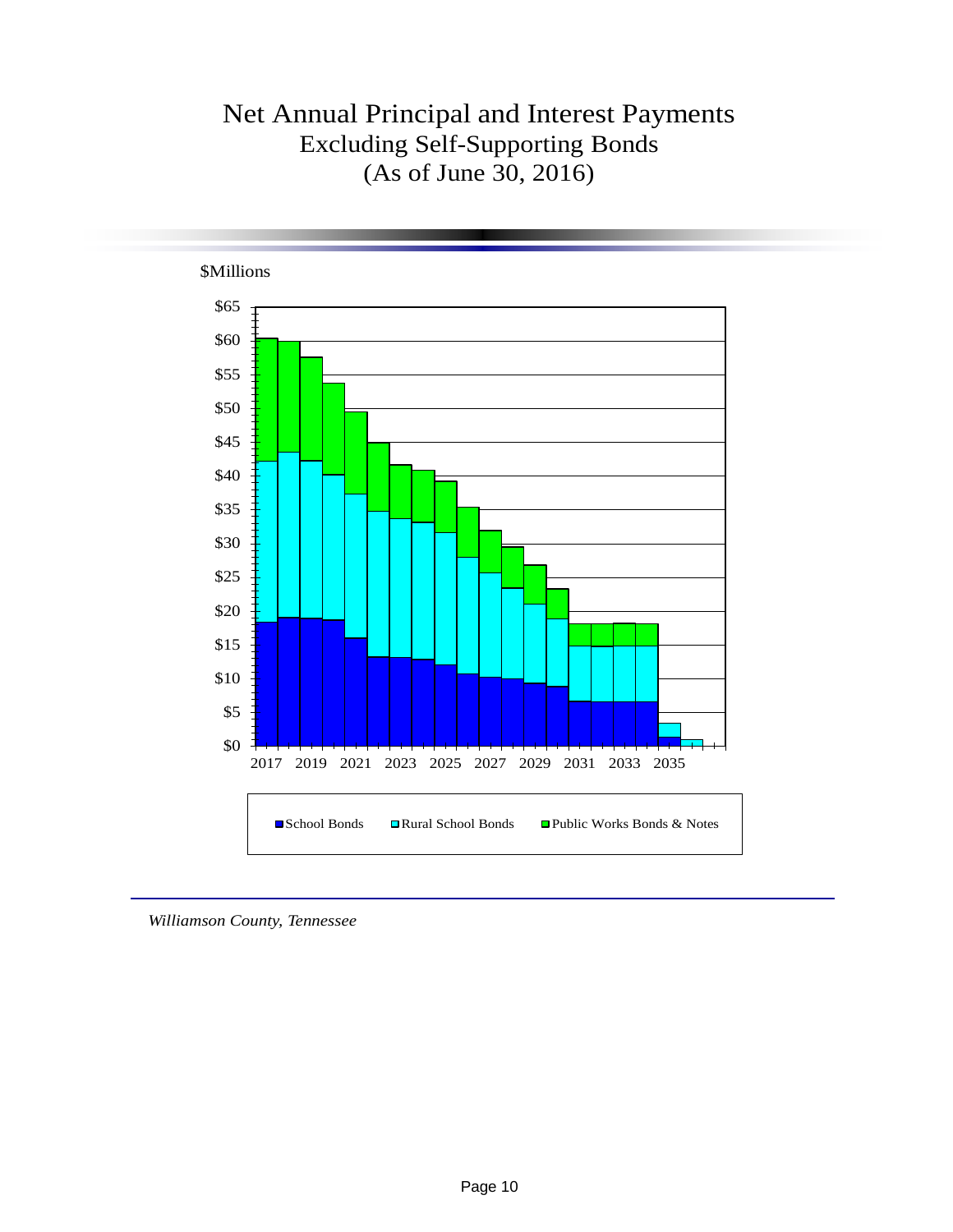# Net Annual Principal and Interest Payments Excluding Self-Supporting Bonds (As of June 30, 2016)



*Williamson County, Tennessee*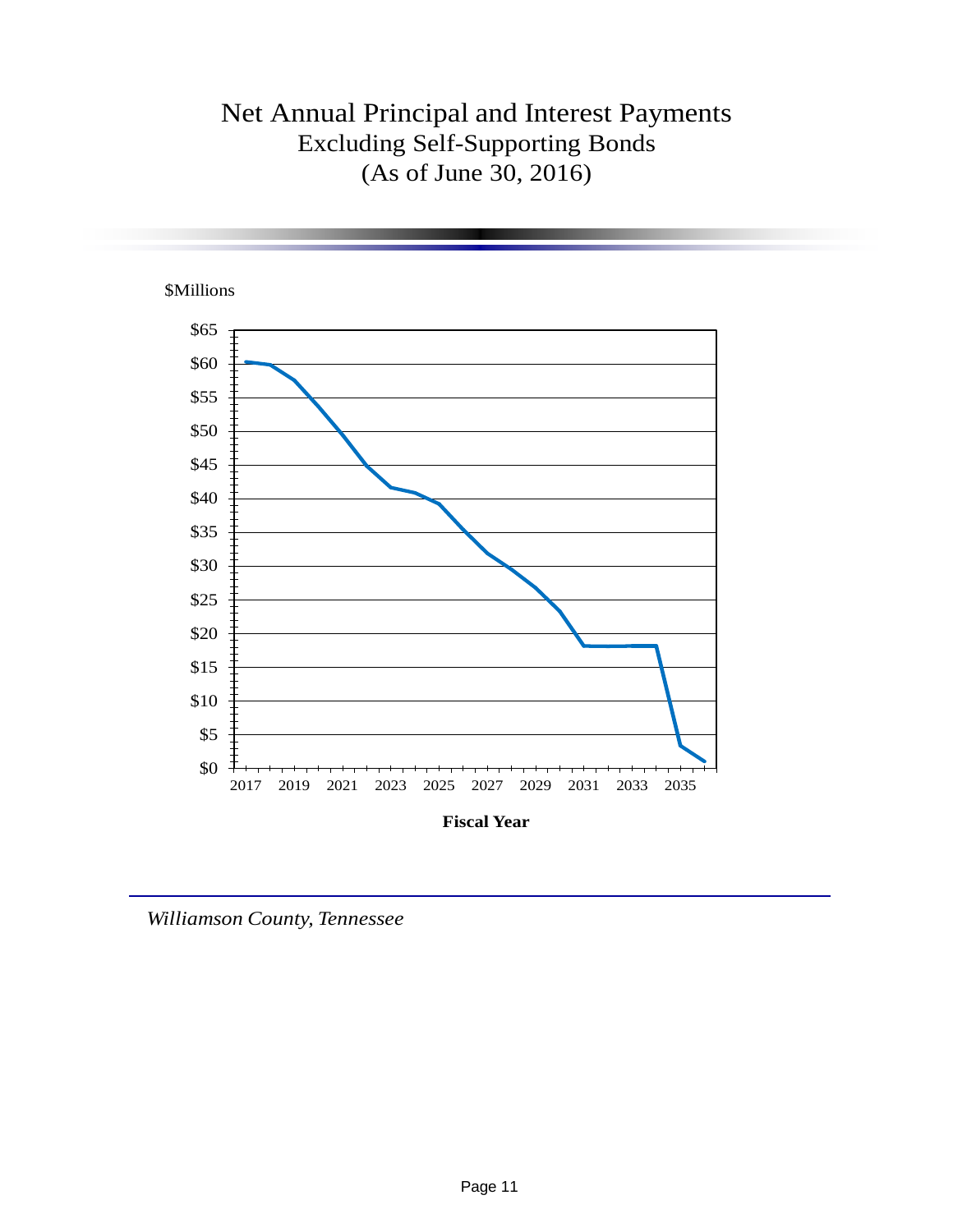Total Debt Service Payable from the General Debt Service Fund

(June 30, 2016)

#### **Aggregate Debt Service**

| Date       | Principal        | Interest         | Subsidy        | Total P+I        |
|------------|------------------|------------------|----------------|------------------|
| 06/30/2016 |                  |                  |                |                  |
| 06/30/2017 | 27,860,000.00    | 14,094,272.71    | (656, 594.74)  | 41,297,677.97    |
| 06/30/2018 | 28,015,000.00    | 12,828,135.00    | (644, 213.48)  | 40,198,921.52    |
| 06/30/2019 | 28,090,000.00    | 11,565,722.50    | (621, 835, 36) | 39,033,887.14    |
| 06/30/2020 | 27,195,000.00    | 10,335,010.00    | (593,870.36)   | 36,936,139.64    |
| 06/30/2021 | 24,255,000.00    | 9,207,085.00     | (563, 595, 36) | 32,898,489.64    |
| 06/30/2022 | 20,515,000.00    | 8,115,585.00     | (531,797.86)   | 28,098,787.14    |
| 06/30/2023 | 19,275,000.00    | 7,184,575.00     | (497.931.86)   | 25,961,643.14    |
| 06/30/2024 | 19,510,000.00    | 6,319,275.00     | (461,899.36)   | 25, 367, 375.64  |
| 06/30/2025 | 18,190,000.00    | 5,521,575.00     | (423, 338, 12) | 23,288,236.88    |
| 06/30/2026 | 16,235,000.00    | 4,785,580.00     | (382, 363.62)  | 20,638,216.38    |
| 06/30/2027 | 14,855,000.00    | 4,088,892.50     | (339, 493.00)  | 18,604,399.50    |
| 06/30/2028 | 14,950,000.00    | 3.480.892.50     | (292, 978.00)  | 18,137,914.50    |
| 06/30/2029 | 14,455,000.00    | 2,883,467.50     | (244.266.74)   | 17,094,200.76    |
| 06/30/2030 | 13,195,000.00    | 2,330,287.50     | (192, 631.24)  | 15,332,656.26    |
| 06/30/2031 | 10,320,000.00    | 1,804,250.00     | (138, 258, 74) | 11,985,991.26    |
| 06/30/2032 | 10,690,000.00    | 1,391,275.00     | (105, 455.00)  | 11,975,820.00    |
| 06/30/2033 | 11,090,000.00    | 961.762.50       | (71, 443.74)   | 11,980,318.76    |
| 06/30/2034 | 11,500,000.00    | 511,812.50       | (36, 225.00)   | 11,975,587.50    |
| 06/30/2035 | 1,300,000.00     | 45,500.00        |                | 1,345,500.00     |
| Total      | \$331,495,000.00 | \$107,454,955.21 | (6,798,191.58) | \$432,151,763.63 |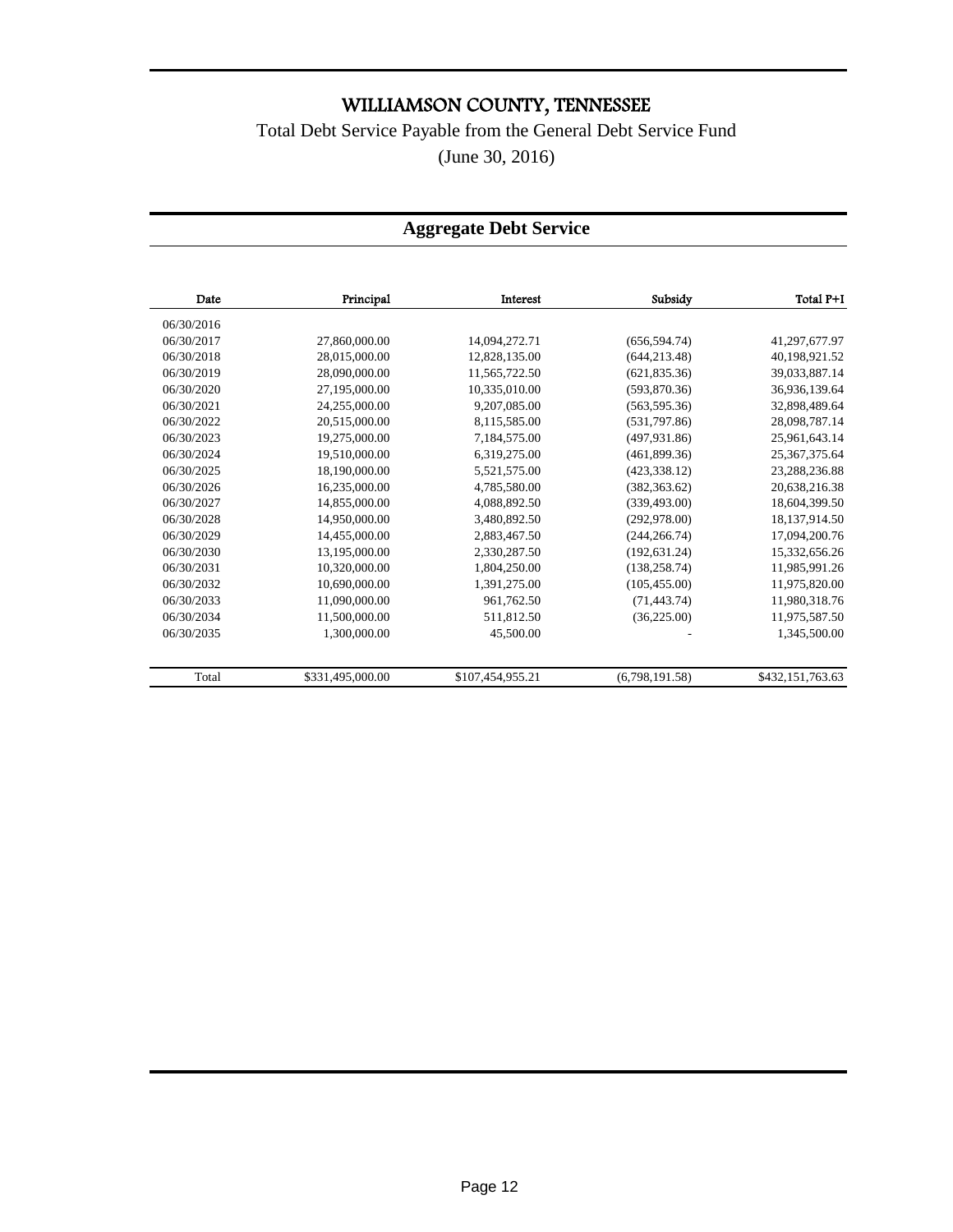# **General Debt Service Fund**

Total Annual Principal and Interest Payments Includes High Schools, Public Works and Self-Supporting Bonds (As of June 30, 2016)



*Williamson County, Tennessee*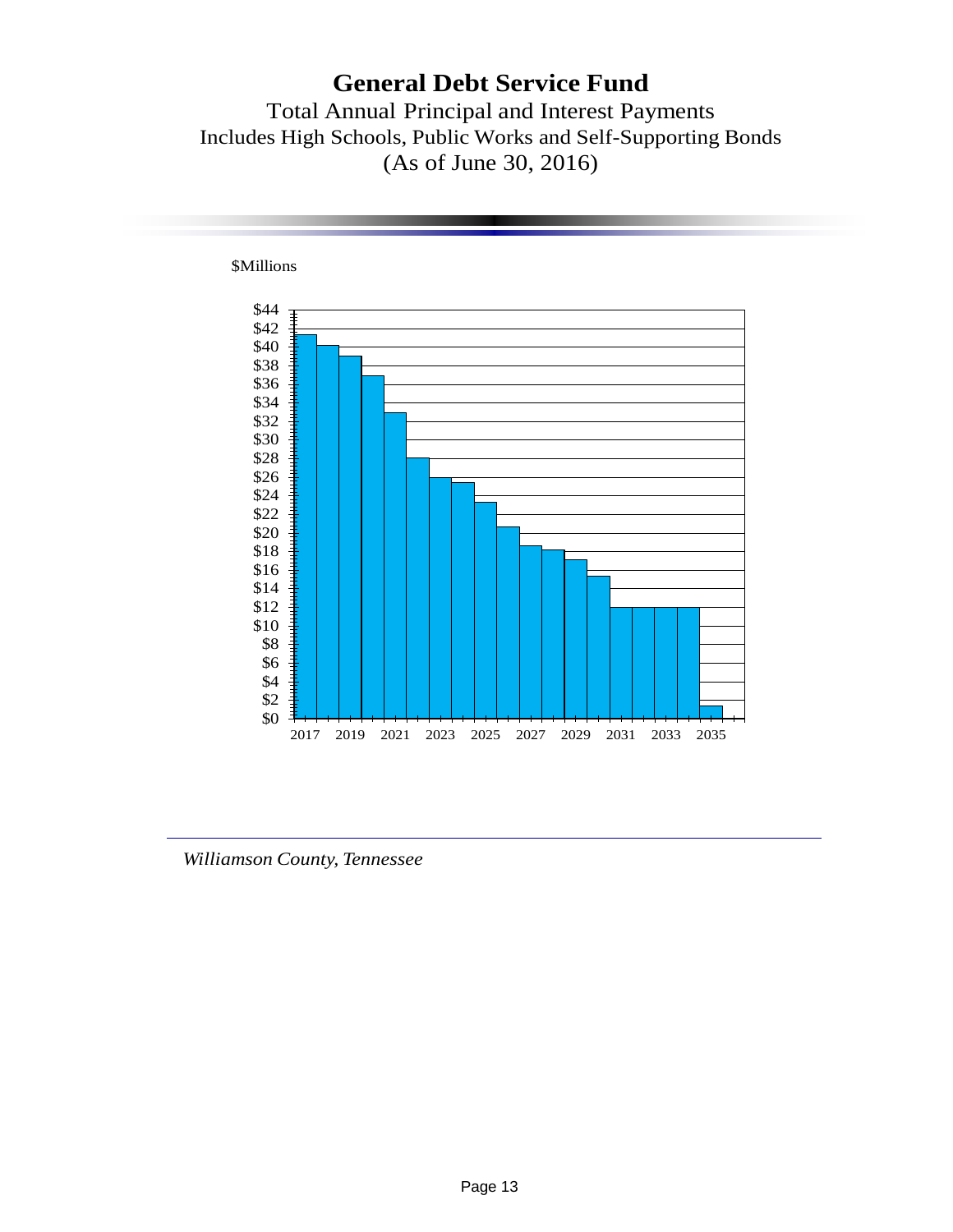Net Debt Service Payable from the General Debt Service Fund Excludes Self-Supporting Bonds and County-City Partnerships (June 30, 2016)

### **Aggregate Debt Service**

| Date       | Principal        | Interest        | Subsidy        | Total P+I        |
|------------|------------------|-----------------|----------------|------------------|
| 06/30/2016 |                  |                 |                |                  |
| 06/30/2017 | 24,905,000.00    | 12,264,320.50   | (656.594.74)   | 36,512,725.76    |
| 06/30/2018 | 24,924,000.00    | 11,124,290.00   | (644, 213.48)  | 35,404,076.52    |
| 06/30/2019 | 24,870,000.00    | 9,994,447.50    | (621, 835, 36) | 34,242,612.14    |
| 06/30/2020 | 23.845.000.00    | 8,901,460.00    | (593, 870.36)  | 32,152,589.64    |
| 06/30/2021 | 20,760,000.00    | 7,901,435.00    | (563, 595.36)  | 28,097,839.64    |
| 06/30/2022 | 16,850,000.00    | 6,963,435.00    | (531,797.86)   | 23,281,637.14    |
| 06/30/2023 | 15,435,000.00    | 6,194,825.00    | (497, 931.86)  | 21, 131, 893. 14 |
| 06/30/2024 | 15,590,000.00    | 5,456,125.00    | (461, 899, 36) | 20,584,225.64    |
| 06/30/2025 | 15,305,000.00    | 4,778,250.00    | (423, 338.12)  | 19,659,911.88    |
| 06/30/2026 | 14,345,000.00    | 4,143,080.00    | (382, 363.62)  | 18, 105, 716. 38 |
| 06/30/2027 | 13,250,000.00    | 3,526,292.50    | (339, 493.00)  | 16,436,799.50    |
| 06/30/2028 | 13,370,000.00    | 2,982,492.50    | (292, 978, 00) | 16,059,514.50    |
| 06/30/2029 | 12,815,000.00    | 2.448.267.50    | (244, 266.74)  | 15,019,000.76    |
| 06/30/2030 | 11,490,000.00    | 1,960,687.50    | (192, 631.24)  | 13,258,056.26    |
| 06/30/2031 | 8,545,000.00     | 1,502,850.00    | (138, 258.74)  | 9,909,591.26     |
| 06/30/2032 | 8,845,000.00     | 1,160,875.00    | (105, 455.00)  | 9,900,420.00     |
| 06/30/2033 | 9.170.000.00     | 805.162.50      | (71, 443.74)   | 9,903,718.76     |
| 06/30/2034 | 9,505,000.00     | 432,012.50      | (36, 225.00)   | 9,900,787.50     |
| 06/30/2035 | 1,300,000.00     | 45,500.00       |                | 1,345,500.00     |
| Total      | \$285,119,000.00 | \$92,585,808.00 | (6,798,191.58) | \$370,906,616.42 |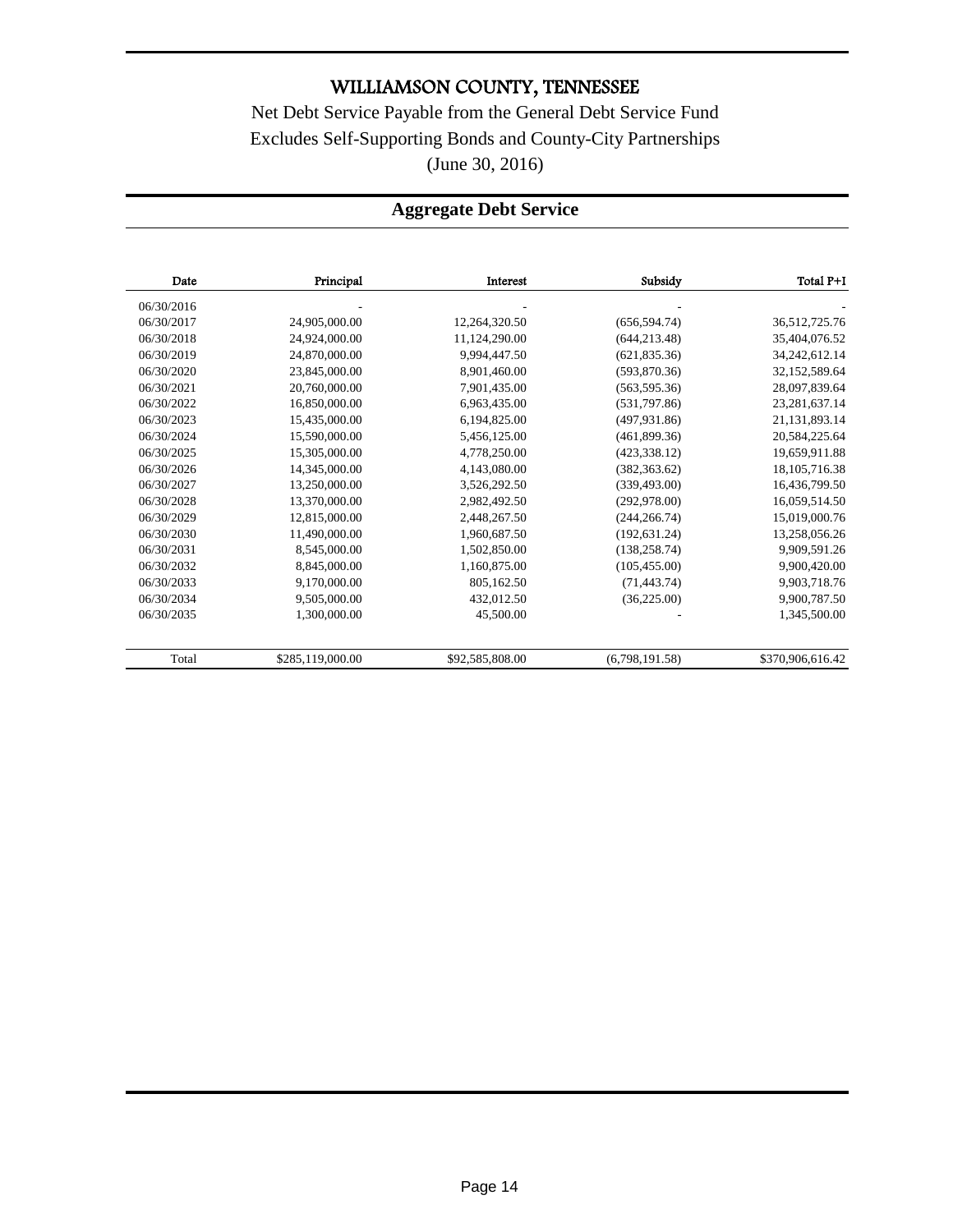# **General Debt Service Fund**

Net Annual Principal and Interest Payments Includes High Schools and Public Works (As of June 30, 2016)



*Williamson County, Tennessee*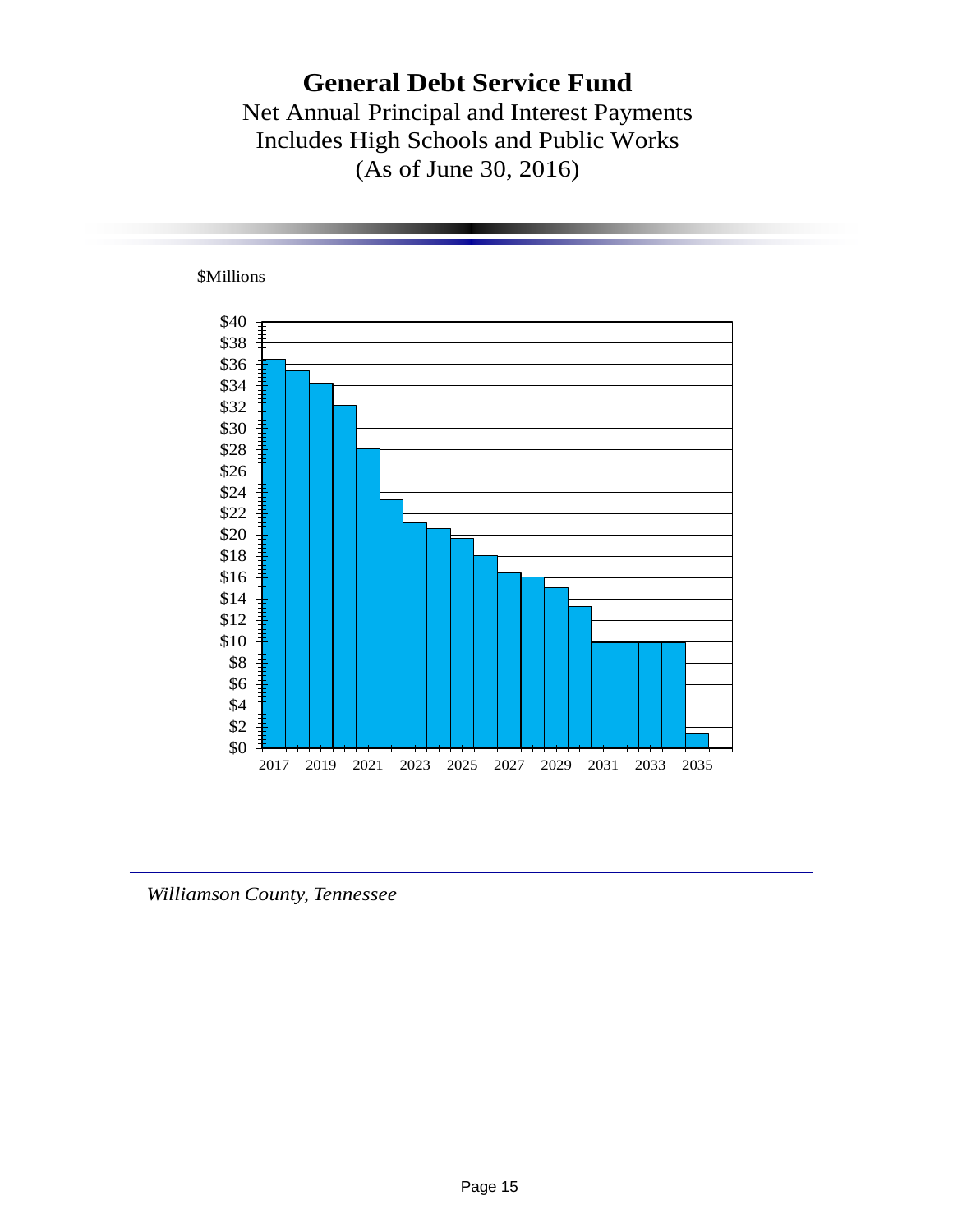Total Debt Service Payable from the Rural School Debt Service Fund Includes Elementary Schools and Middle Schools (June 30, 2016)

### **Aggregate Debt Service**

| Date       | Principal        | Interest        | Subsidy         | Total P+I        |
|------------|------------------|-----------------|-----------------|------------------|
| 06/30/2016 |                  |                 |                 |                  |
| 06/30/2017 | 14,910,000.00    | 9,821,991.77    | (935, 781.00)   | 23,796,210.77    |
| 06/30/2018 | 16,215,000.00    | 9,192,072.50    | (925, 814.74)   | 24, 481, 257. 76 |
| 06/30/2019 | 15,685,000.00    | 8,554,097.50    | (914, 466.00)   | 23,324,631.50    |
| 06/30/2020 | 14.495.000.00    | 7,916,085.00    | (898, 427.24)   | 21,512,657.76    |
| 06/30/2021 | 14.985.000.00    | 7.270.785.00    | (877, 427, 24)  | 21,378,357.76    |
| 06/30/2022 | 15,815,000.00    | 6,579,010.00    | (836, 975.98)   | 21,557,034.02    |
| 06/30/2023 | 15,445,000.00    | 5,847,410.00    | (785, 525.98)   | 20,506,884.02    |
| 06/30/2024 | 15,880,000.00    | 5,120,310.00    | (732, 273.48)   | 20,268,036.52    |
| 06/30/2025 | 15,815,000.00    | 4,410,560.00    | (677,060.98)    | 19,548,499.02    |
| 06/30/2026 | 14,105,000.00    | 3.794.872.50    | (618, 505.98)   | 17,281,366.52    |
| 06/30/2027 | 12,825,000.00    | 3,184,575.00    | (551, 739.98)   | 15,457,835.02    |
| 06/30/2028 | 11,280,000.00    | 2,641,807.50    | (481, 283, 24)  | 13,440,524.26    |
| 06/30/2029 | 10,000,000.00    | 2,168,795.00    | (406, 435, 74)  | 11,762,359.26    |
| 06/30/2030 | 8,590,000.00     | 1,763,450.00    | (327,075.00)    | 10,026,375.00    |
| 06/30/2031 | 7,075,000.00     | 1,390,075.00    | (243, 512.50)   | 8,221,562.50     |
| 06/30/2032 | 7,305,000.00     | 1,089,550.00    | (186, 156.24)   | 8,208,393.76     |
| 06/30/2033 | 7,600,000.00     | 771,312.50      | (126, 787.50)   | 8,244,525.00     |
| 06/30/2034 | 7,855,000.00     | 437,775.00      | (64,400.00)     | 8,228,375.00     |
| 06/30/2035 | 1,925,000.00     | 91,900.00       |                 | 2,016,900.00     |
| 06/30/2036 | 975,000.00       | 29,250.00       |                 | 1,004,250.00     |
| Total      | \$228,780,000.00 | \$82,075,684.27 | (10,589,648.82) | \$300,266,035.45 |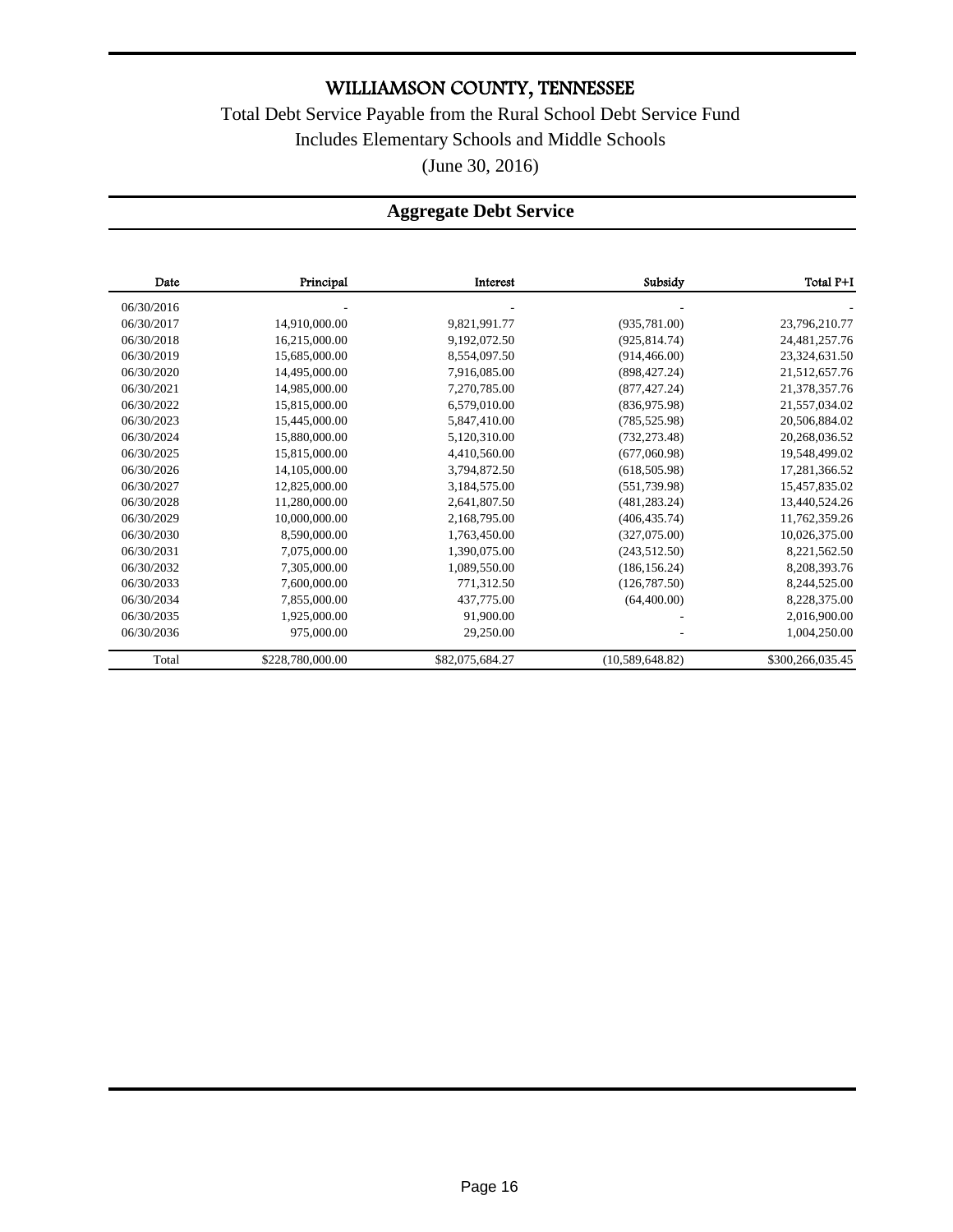## **Rural School Debt Service Fund**

(Includes Elementary and Middle Schools) Annual Principal and Interest Payments (As of June 30, 2016)



*Williamson County, Tennessee*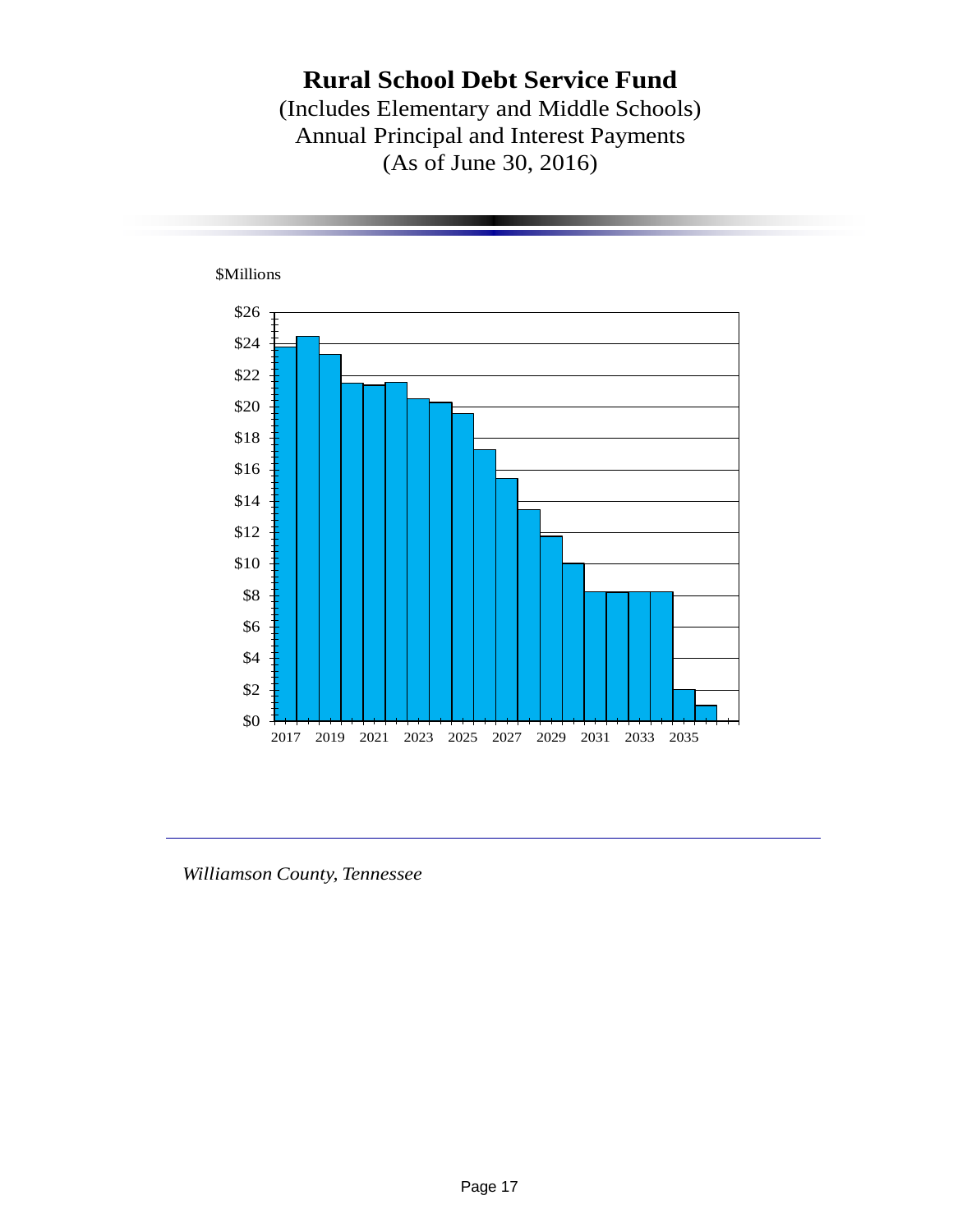Total Education Debt Service as of June 30, 2016 (Includes Both General and Rural School Bonds and Notes)

### **Aggregate Debt Service**

| Date       | Principal        | Interest         | Subsidy           | Total P+I        |
|------------|------------------|------------------|-------------------|------------------|
|            |                  |                  |                   |                  |
| 06/30/2016 |                  |                  |                   |                  |
| 06/30/2017 | 26,780,000.00    | 16,977,489.27    | (1,592,375.74)    | 42, 165, 113.53  |
| 06/30/2018 | 29,275,000.00    | 15,810,025.00    | (1,570,028.22)    | 43,514,996.78    |
| 06/30/2019 | 29,175,000.00    | 14,586,087.50    | (1,536,301.36)    | 42,224,786.14    |
| 06/30/2020 | 28,290,000.00    | 13,371,200.00    | (1,492,297.60)    | 40,168,902.40    |
| 06/30/2021 | 26,635,000.00    | 12,160,025.00    | (1,441,022.60)    | 37,354,002.40    |
| 06/30/2022 | 25,140,000.00    | 10,958,475.00    | (1,368,773.84)    | 34,729,701.16    |
| 06/30/2023 | 25,105,000.00    | 9,807,915.00     | (1,283,457.84)    | 33,629,457.16    |
| 06/30/2024 | 25,676,000.00    | 8,628,265.00     | (1, 194, 172.84)  | 33,110,092.16    |
| 06/30/2025 | 25,170,000.00    | 7,510,760.00     | (1,100,399.10)    | 31,580,360.90    |
| 06/30/2026 | 22,465,000.00    | 6,520,802.50     | (1,000,869.60)    | 27,984,932.90    |
| 06/30/2027 | 21,015,000.00    | 5,552,417.50     | (891, 232.98)     | 25,676,184.52    |
| 06/30/2028 | 19,510,000.00    | 4,664,525.00     | (774, 261.24)     | 23,400,263.76    |
| 06/30/2029 | 17,835,000.00    | 3,848,712.50     | (650, 702.48)     | 21,033,010.02    |
| 06/30/2030 | 16,210,000.00    | 3,127,250.00     | (519,706.24)      | 18,817,543.76    |
| 06/30/2031 | 12,770,000.00    | 2,438,412.50     | (381,771.24)      | 14,826,641.26    |
| 06/30/2032 | 13,185,000.00    | 1,902,475.00     | (291, 611.24)     | 14,795,863.76    |
| 06/30/2033 | 13,695,000.00    | 1,339,425.00     | (198, 231.24)     | 14,836,193.76    |
| 06/30/2034 | 14,160,000.00    | 748,912.50       | (100, 625.00)     | 14,808,287.50    |
| 06/30/2035 | 3,225,000.00     | 137,400.00       |                   | 3,362,400.00     |
| 06/30/2036 | 975,000.00       | 29,250.00        |                   | 1,004,250.00     |
| Total      | \$396,291,000.00 | \$140,119,824.27 | (17, 387, 840.40) | \$519,022,983.87 |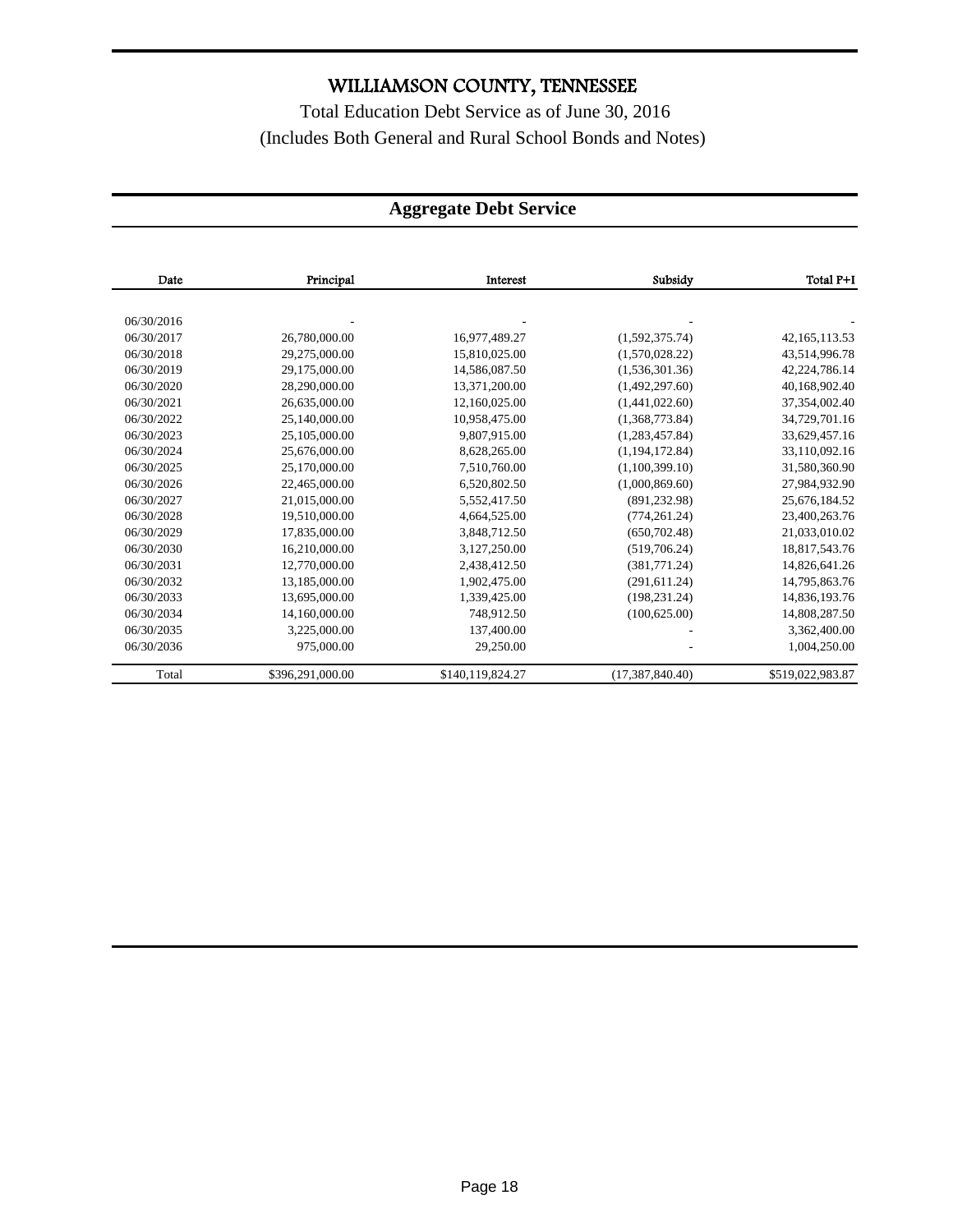# Total Education Debt Service Annual Principal and Interest Payments (As of June 30, 2016)



*Williamson County, Tennessee*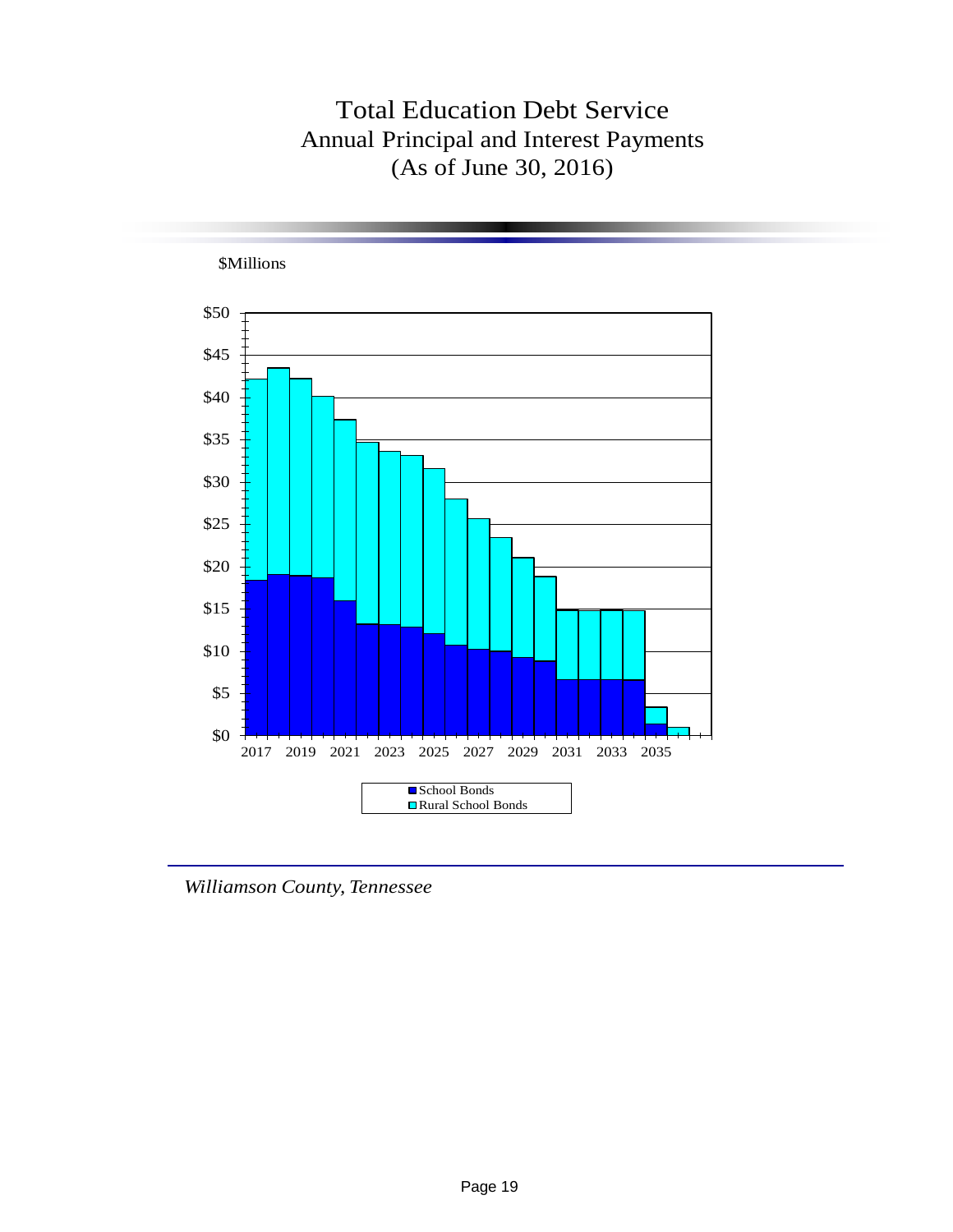## Total General School Bonds and Notes Debt Service as of June 30, 2016 (High School Projects)

### **Aggregate Debt Service**

| Date       | Principal        | Interest        | Subsidy        | Total P+I        |
|------------|------------------|-----------------|----------------|------------------|
|            |                  |                 |                |                  |
| 06/30/2016 |                  |                 |                |                  |
| 06/30/2017 | 11,870,000.00    | 7,155,497.50    | (656, 594.74)  | 18,368,902.76    |
| 06/30/2018 | 13,060,000.00    | 6,617,952.50    | (644, 213.48)  | 19,033,739.02    |
| 06/30/2019 | 13,490,000.00    | 6,031,990.00    | (621, 835.36)  | 18,900,154.64    |
| 06/30/2020 | 13.795.000.00    | 5,455,115.00    | (593, 870.36)  | 18,656,244.64    |
| 06/30/2021 | 11,650,000.00    | 4,889,240.00    | (563, 595.36)  | 15,975,644.64    |
| 06/30/2022 | 9,325,000.00     | 4,379,465.00    | (531,797.86)   | 13,172,667.14    |
| 06/30/2023 | 9,660,000.00     | 3,960,505.00    | (497, 931.86)  | 13, 122, 573. 14 |
| 06/30/2024 | 9,796,000.00     | 3,507,955.00    | (461, 899.36)  | 12,842,055.64    |
| 06/30/2025 | 9,355,000.00     | 3,100,200.00    | (423, 338.12)  | 12,031,861.88    |
| 06/30/2026 | 8.360,000.00     | 2,725,930.00    | (382, 363.62)  | 10,703,566.38    |
| 06/30/2027 | 8,190,000.00     | 2,367,842.50    | (339, 493.00)  | 10,218,349.50    |
| 06/30/2028 | 8,230,000.00     | 2,022,717.50    | (292, 978.00)  | 9,959,739.50     |
| 06/30/2029 | 7,835,000.00     | 1,679,917.50    | (244, 266.74)  | 9,270,650.76     |
| 06/30/2030 | 7.620,000.00     | 1.363.800.00    | (192.631.24)   | 8,791,168.76     |
| 06/30/2031 | 5,695,000.00     | 1,048,337.50    | (138, 258.74)  | 6,605,078.76     |
| 06/30/2032 | 5,880,000.00     | 812,925.00      | (105, 455.00)  | 6,587,470.00     |
| 06/30/2033 | 6.095.000.00     | 568,112.50      | (71, 443.74)   | 6,591,668.76     |
| 06/30/2034 | 6,305,000.00     | 311,137.50      | (36, 225.00)   | 6,579,912.50     |
| 06/30/2035 | 1,300,000.00     | 45,500.00       |                | 1,345,500.00     |
| Total      | \$167,511,000.00 | \$58,044,140.00 | (6,798,191.58) | \$218,756,948.42 |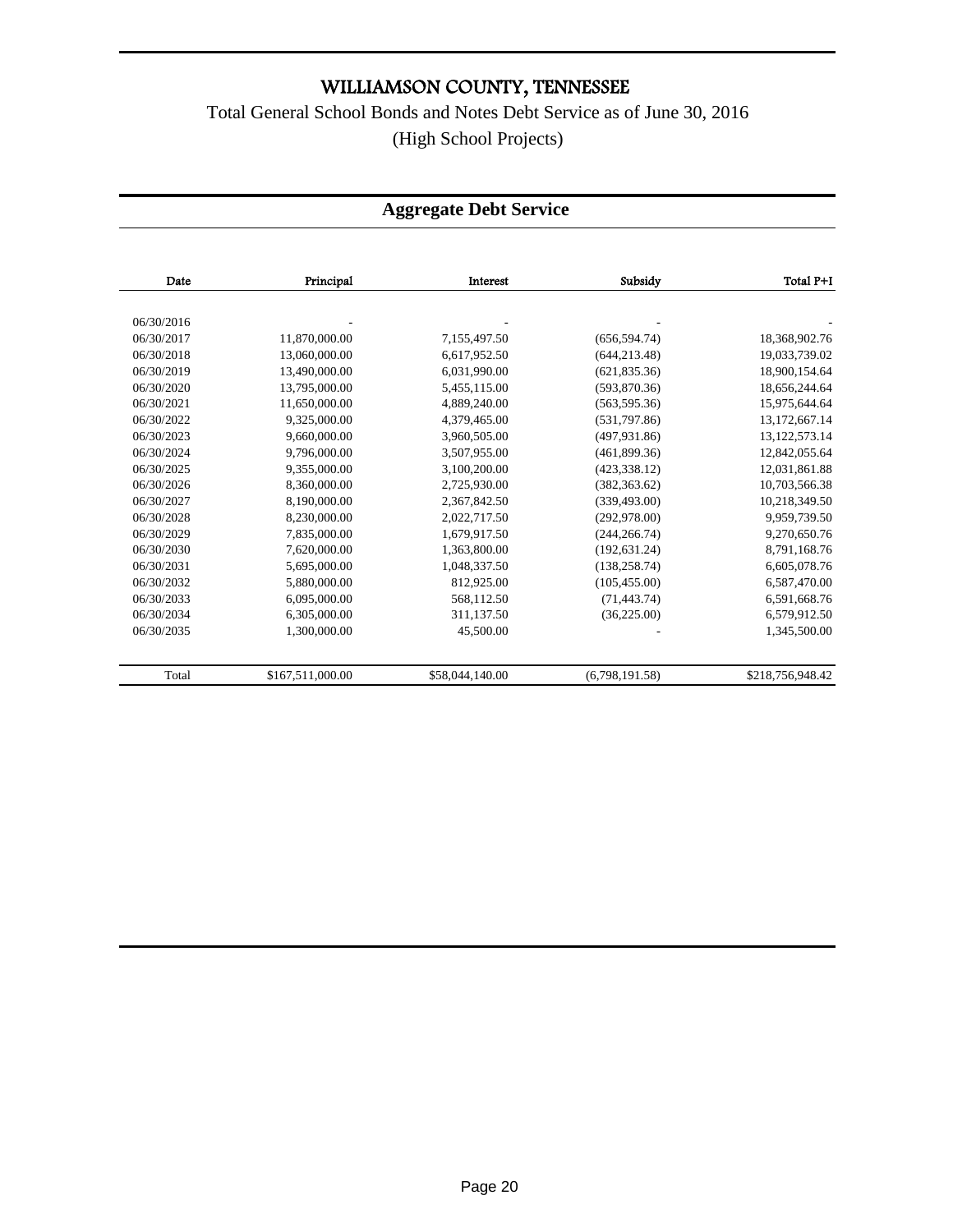Total General Education Debt Service (High Schools) Annual Principal and Interest Payments (As of June 30, 2016)



*Williamson County, Tennessee*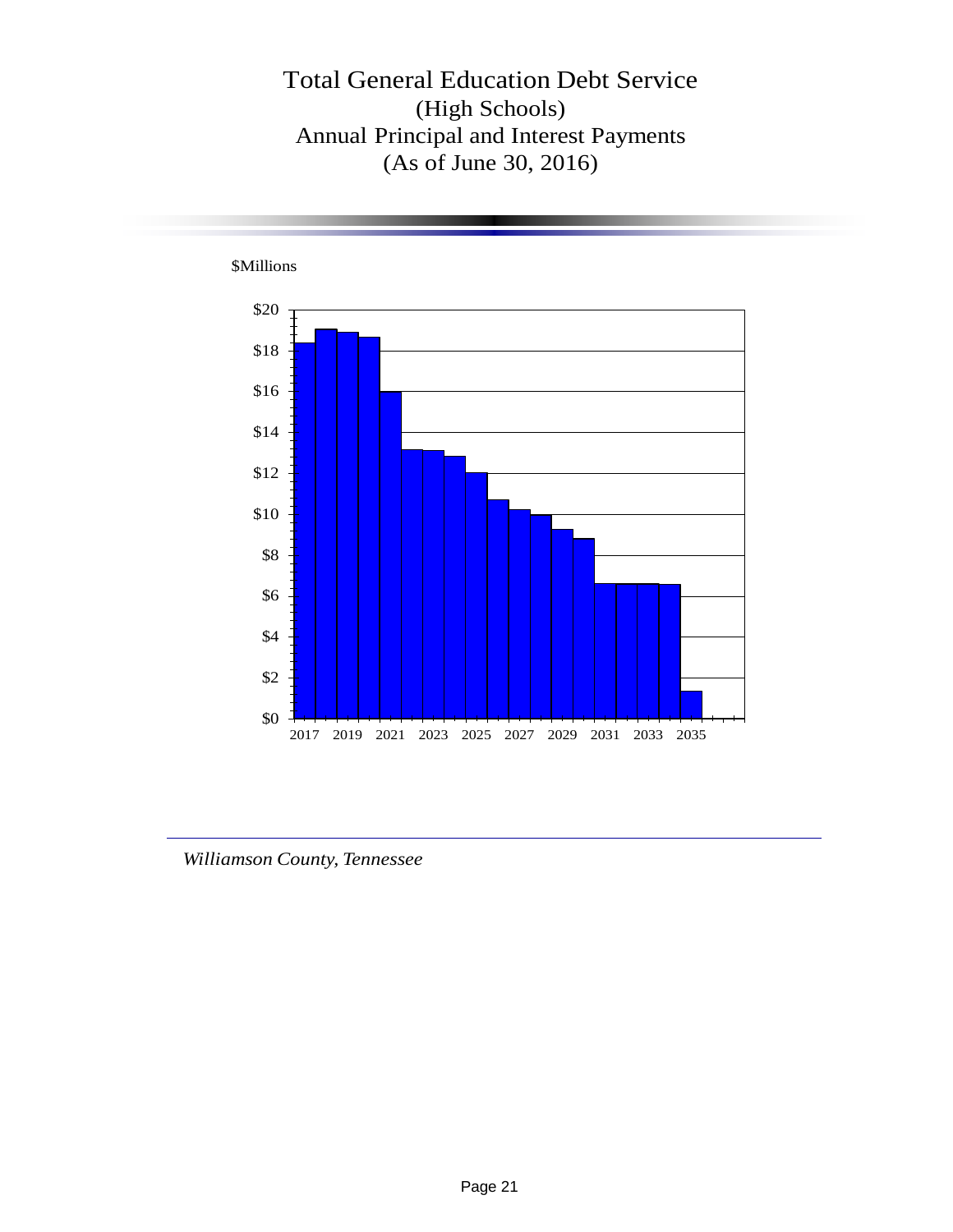Total Rural School Bonds and Notes Debt Service as of June 30, 2016 (Elementary and Middle School Projects)

#### **Aggregate Debt Service**

| Date       | Principal        | Interest        | Subsidy         | Total P+I        |
|------------|------------------|-----------------|-----------------|------------------|
|            |                  |                 |                 |                  |
| 06/30/2016 |                  |                 |                 |                  |
| 06/30/2017 | 14,910,000.00    | 9,821,991.77    | (935,781.00)    | 23,796,210.77    |
| 06/30/2018 | 16,215,000.00    | 9,192,072.50    | (925, 814.74)   | 24,481,257.76    |
| 06/30/2019 | 15,685,000.00    | 8,554,097.50    | (914, 466.00)   | 23,324,631.50    |
| 06/30/2020 | 14,495,000.00    | 7,916,085.00    | (898, 427.24)   | 21,512,657.76    |
| 06/30/2021 | 14,985,000.00    | 7,270,785.00    | (877, 427, 24)  | 21,378,357.76    |
| 06/30/2022 | 15,815,000.00    | 6,579,010.00    | (836,975.98)    | 21,557,034.02    |
| 06/30/2023 | 15,445,000.00    | 5,847,410.00    | (785, 525.98)   | 20,506,884.02    |
| 06/30/2024 | 15,880,000.00    | 5,120,310.00    | (732, 273.48)   | 20,268,036.52    |
| 06/30/2025 | 15,815,000.00    | 4.410.560.00    | (677.060.98)    | 19,548,499.02    |
| 06/30/2026 | 14,105,000.00    | 3,794,872.50    | (618, 505.98)   | 17,281,366.52    |
| 06/30/2027 | 12,825,000.00    | 3,184,575.00    | (551, 739.98)   | 15,457,835.02    |
| 06/30/2028 | 11,280,000.00    | 2,641,807.50    | (481, 283, 24)  | 13,440,524.26    |
| 06/30/2029 | 10,000,000.00    | 2,168,795.00    | (406, 435, 74)  | 11,762,359.26    |
| 06/30/2030 | 8,590,000.00     | 1,763,450.00    | (327,075.00)    | 10,026,375.00    |
| 06/30/2031 | 7,075,000.00     | 1,390,075.00    | (243, 512.50)   | 8,221,562.50     |
| 06/30/2032 | 7,305,000.00     | 1,089,550.00    | (186, 156.24)   | 8,208,393.76     |
| 06/30/2033 | 7,600,000.00     | 771,312.50      | (126, 787.50)   | 8,244,525.00     |
| 06/30/2034 | 7,855,000.00     | 437,775.00      | (64,400.00)     | 8,228,375.00     |
| 06/30/2035 | 1,925,000.00     | 91,900.00       |                 | 2,016,900.00     |
| 06/30/2036 | 975,000.00       | 29,250.00       |                 | 1,004,250.00     |
| Total      | \$228,780,000.00 | \$82,075,684.27 | (10,589,648.82) | \$300,266,035.45 |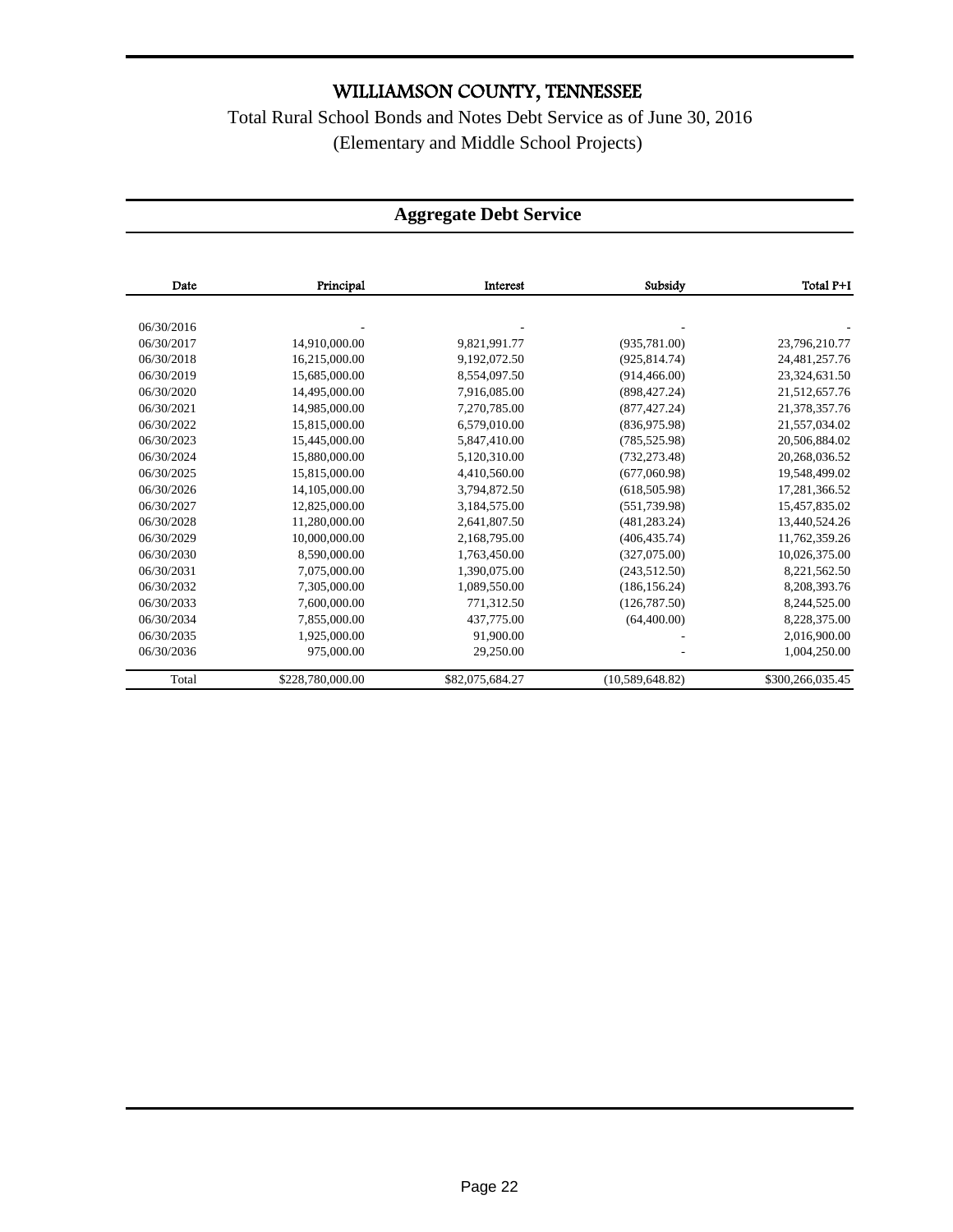Total Rural School Education Debt Service (All Elementary and Middle Schools) Annual Principal and Interest Payments (As of June 30, 2016)



*Williamson County, Tennessee*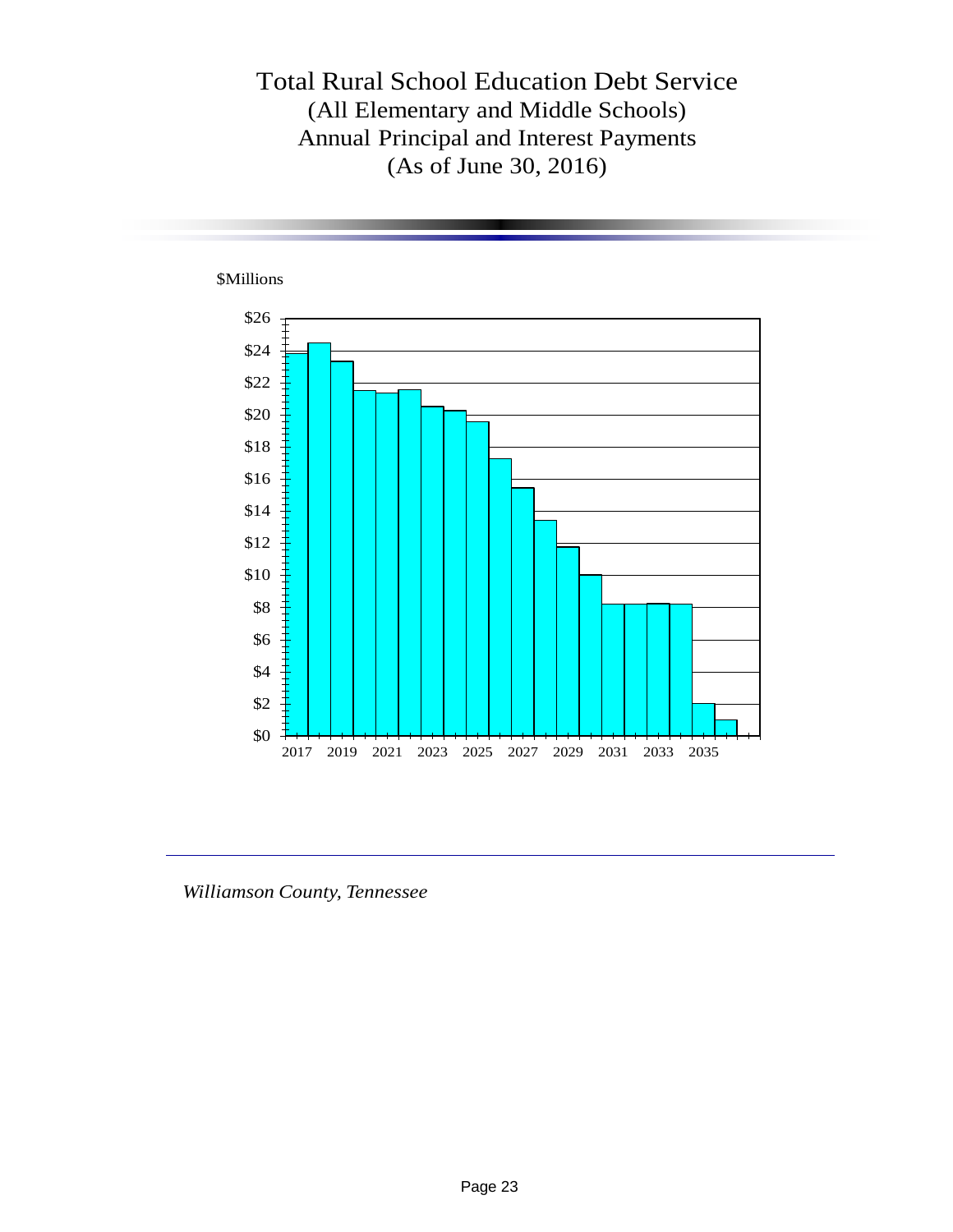Total Public Works Debt Service as of June 30, 2016

### **Aggregate Debt Service**

| Total P+I        | Interest        | Principal        | Date       |
|------------------|-----------------|------------------|------------|
|                  |                 |                  |            |
|                  |                 |                  | 06/30/2016 |
| 18,143,823.00    | 5,108,823.00    | 13,035,000.00    | 06/30/2017 |
| 16,370,337.50    | 4,506,337.50    | 11,864,000.00    | 06/30/2018 |
| 15,342,457.50    | 3,962,457.50    | 11,380,000.00    | 06/30/2019 |
| 13,496,345.00    | 3,446,345.00    | 10,050,000.00    | 06/30/2020 |
| 12, 122, 195.00  | 3,012,195.00    | 9,110,000.00     | 06/30/2021 |
| 10,108,970.00    | 2,583,970.00    | 7,525,000.00     | 06/30/2022 |
| 8,009,320.00     | 2,234,320.00    | 5,775,000.00     | 06/30/2023 |
| 7,742,170.00     | 1,948,170.00    | 5,794,000.00     | 06/30/2024 |
| 7,628,050.00     | 1,678,050.00    | 5,950,000.00     | 06/30/2025 |
| 7,402,150.00     | 1,417,150.00    | 5,985,000.00     | 06/30/2026 |
| 6,218,450.00     | 1,158,450.00    | 5,060,000.00     | 06/30/2027 |
| 6,099,775.00     | 959,775.00      | 5,140,000.00     | 06/30/2028 |
| 5,748,350.00     | 768,350.00      | 4,980,000.00     | 06/30/2029 |
| 4,466,887.50     | 596,887.50      | 3,870,000.00     | 06/30/2030 |
| 3,304,512.50     | 454,512.50      | 2,850,000.00     | 06/30/2031 |
| 3,312,950.00     | 347,950.00      | 2,965,000.00     | 06/30/2032 |
| 3,312,050.00     | 237,050.00      | 3,075,000.00     | 06/30/2033 |
| 3,320,875.00     | 120,875.00      | 3,200,000.00     | 06/30/2034 |
|                  |                 |                  |            |
| \$152,149,668.00 | \$34,541,668.00 | \$117,608,000.00 | Total      |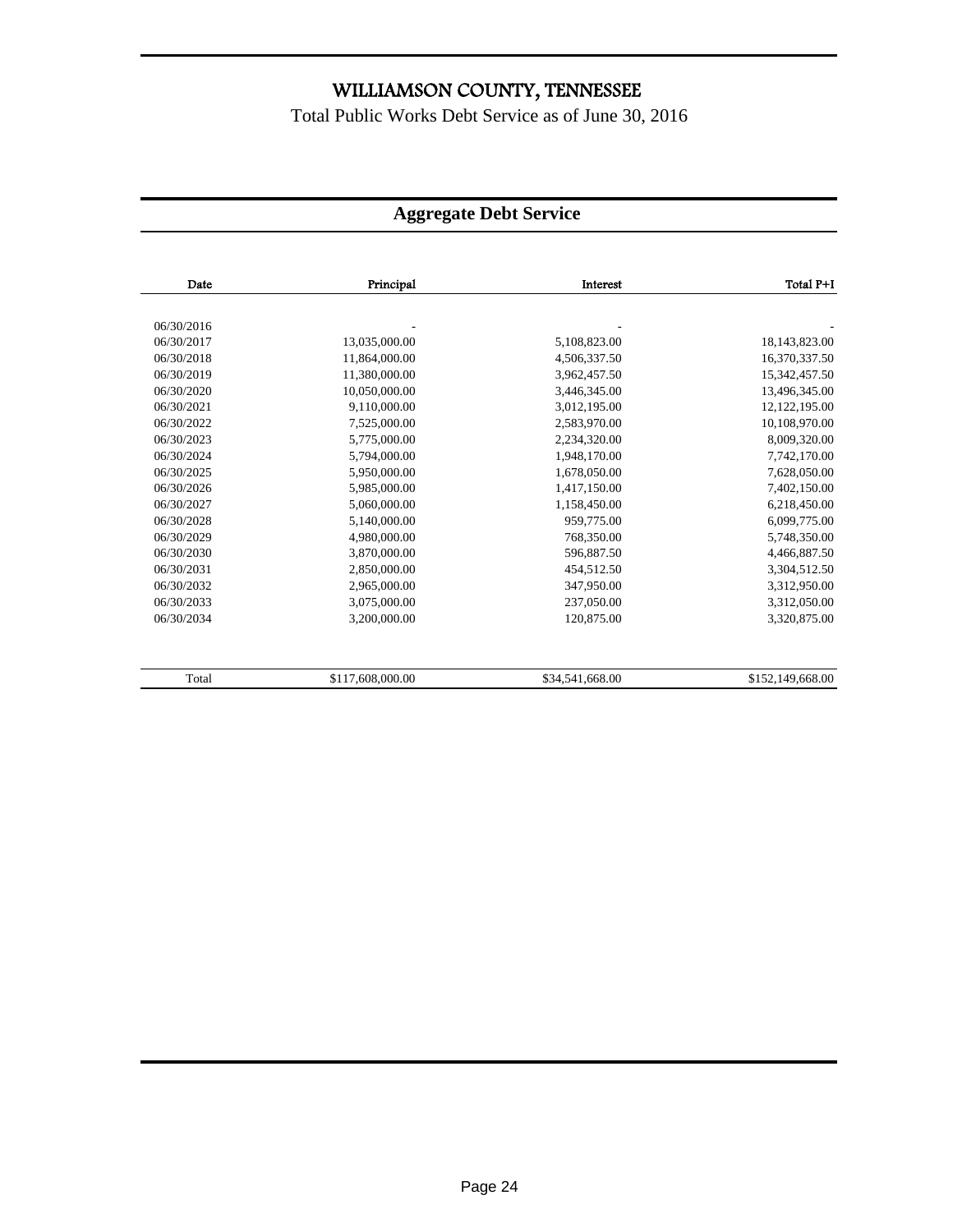## Total Public Works Debt Service Annual Principal and Interest Payments (As of June 30, 2016)



*Williamson County, Tennessee*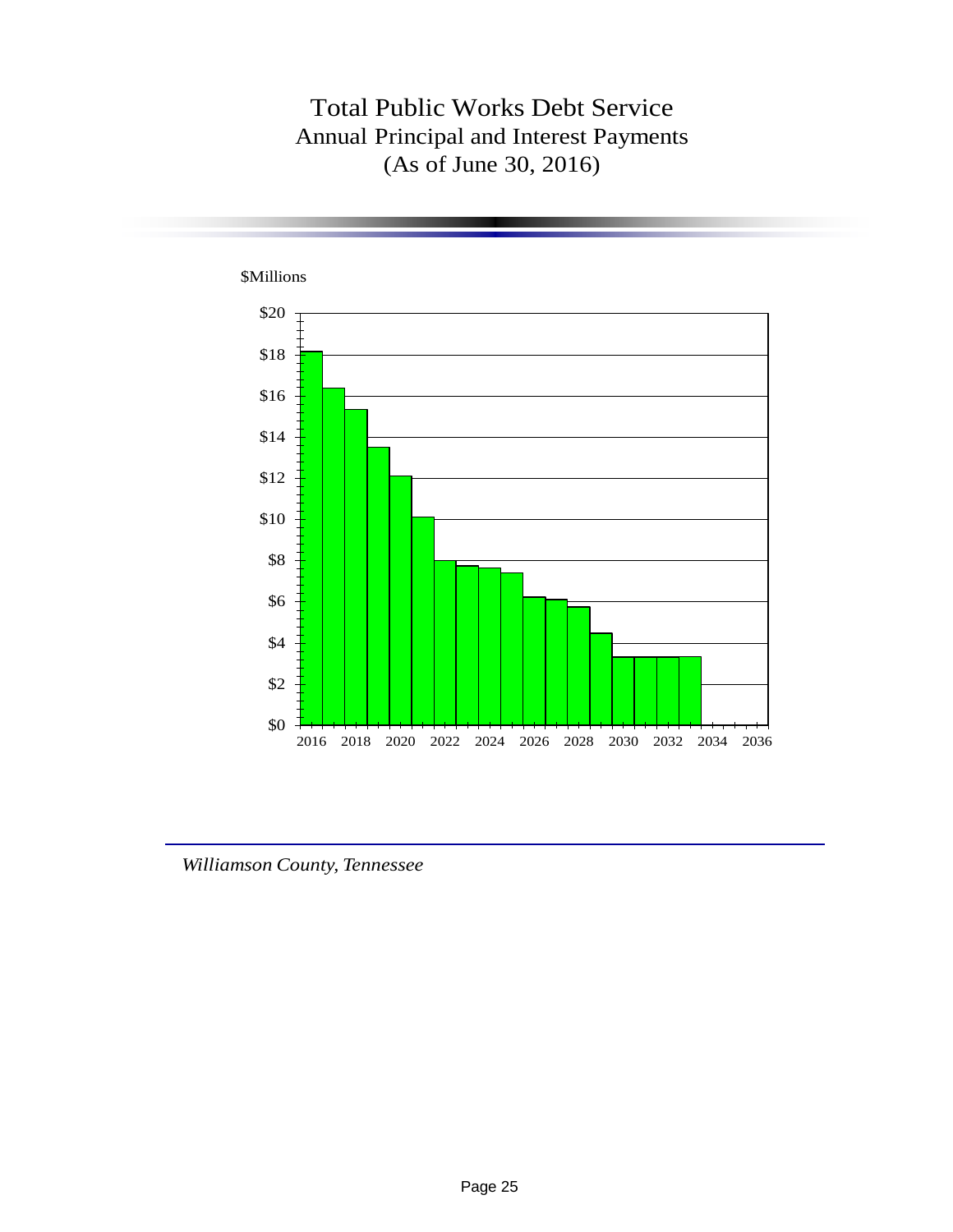Other Self-Supporting Medical Center Debt Service (June 30, 2016)

#### **Debt Service Schedule**

| Date       | Principal       | <b>Interest</b> | Total P+I       |
|------------|-----------------|-----------------|-----------------|
| 06/30/2016 |                 |                 |                 |
| 06/30/2017 | 2,655,000.00    | 1,665,100.00    | 4,320,100.00    |
| 06/30/2018 | 2,790,000.00    | 1,549,300.00    | 4,339,300.00    |
| 06/30/2019 | 2,900,000.00    | 1,427,650.00    | 4,327,650.00    |
| 06/30/2020 | 3,025,000.00    | 1,301,100.00    | 4,326,100.00    |
| 06/30/2021 | 3,155,000.00    | 1,188,150.00    | 4,343,150.00    |
| 06/30/2022 | 3,310,000.00    | 1,050,300.00    | 4,360,300.00    |
| 06/30/2023 | 3,465,000.00    | 905,650.00      | 4,370,650.00    |
| 06/30/2024 | 3,530,000.00    | 797,800.00      | 4,327,800.00    |
| 06/30/2025 | 2,470,000.00    | 697,475.00      | 3,167,475.00    |
| 06/30/2026 | 1,460,000.00    | 617,400.00      | 2,077,400.00    |
| 06/30/2027 | 1,515,000.00    | 559,000.00      | 2,074,000.00    |
| 06/30/2028 | 1,580,000.00    | 498,400.00      | 2,078,400.00    |
| 06/30/2029 | 1,640,000.00    | 435,200.00      | 2,075,200.00    |
| 06/30/2030 | 1,705,000.00    | 369,600.00      | 2,074,600.00    |
| 06/30/2031 | 1,775,000.00    | 301,400.00      | 2,076,400.00    |
| 06/30/2032 | 1,845,000.00    | 230,400.00      | 2,075,400.00    |
| 06/30/2033 | 1,920,000.00    | 156,600.00      | 2,076,600.00    |
| 06/30/2034 | 1,995,000.00    | 79,800.00       | 2,074,800.00    |
| Total      | \$42,735,000.00 | \$13,830,325.00 | \$56,565,325.00 |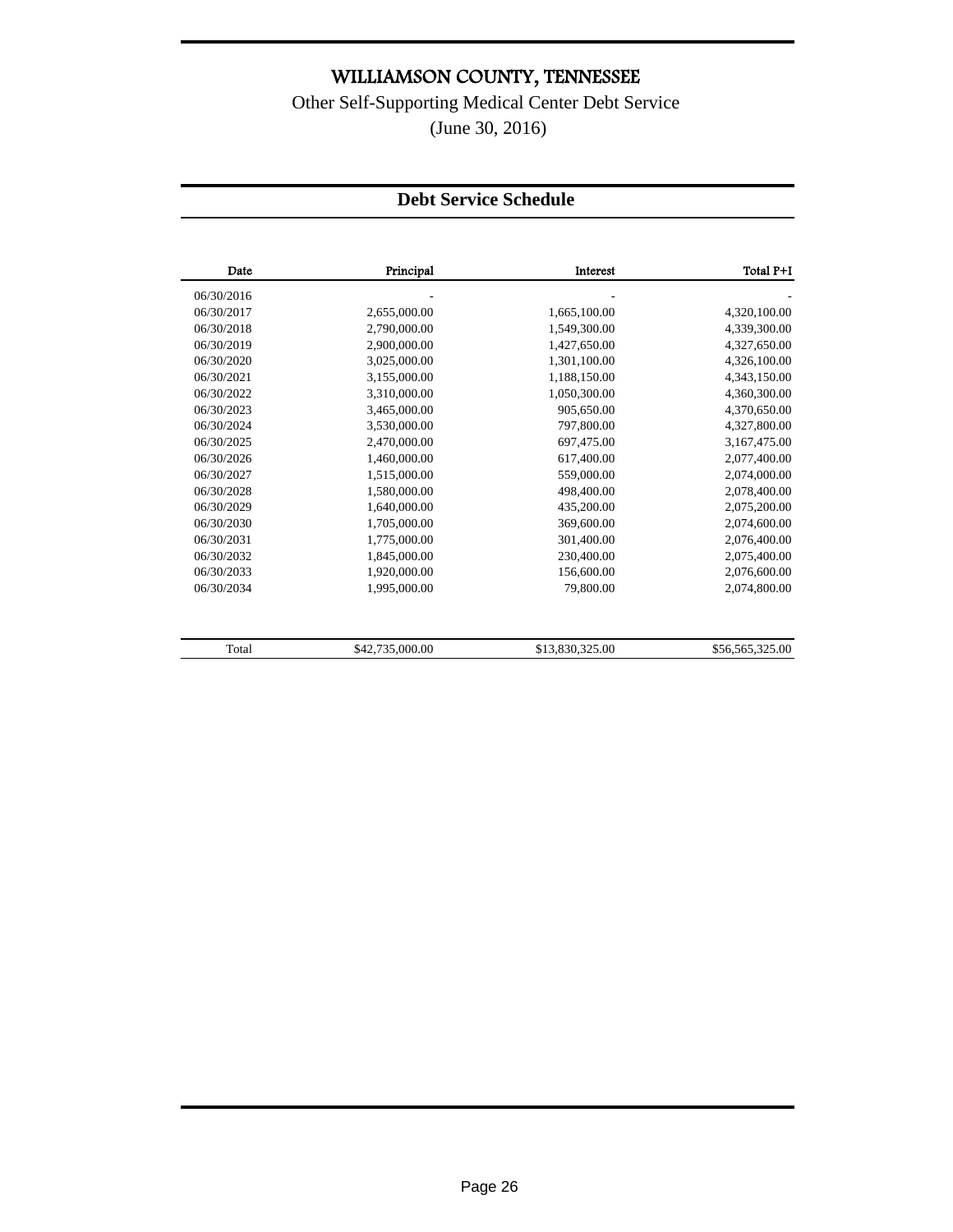Other Self-Supporting City-County Partnership Debt Service as of June 30, 2016

#### **Aggregate Debt Service**

| Total P+I      | Interest       | Principal      | Date       |
|----------------|----------------|----------------|------------|
|                |                |                |            |
|                |                |                | 06/30/2016 |
| 464,852.21     | 164,852.21     | 300,000.00     | 06/30/2017 |
| 455,545.00     | 154,545.00     | 301,000.00     | 06/30/2018 |
| 463,625.00     | 143,625.00     | 320,000.00     | 06/30/2019 |
| 457,450.00     | 132,450.00     | 325,000.00     | 06/30/2020 |
| 457,500.00     | 117,500.00     | 340,000.00     | 06/30/2021 |
| 456,850.00     | 101,850.00     | 355,000.00     | 06/30/2022 |
| 459,100.00     | 84,100.00      | 375,000.00     | 06/30/2023 |
| 455,350.00     | 65,350.00      | 390,000.00     | 06/30/2024 |
| 460,850.00     | 45,850.00      | 415,000.00     | 06/30/2025 |
| 455,100.00     | 25,100.00      | 430,000.00     | 06/30/2026 |
| 93,600.00      | 3,600.00       | 90,000.00      | 06/30/2027 |
| \$4,679,822.21 | \$1,038,822.21 | \$3,641,000.00 | Total      |